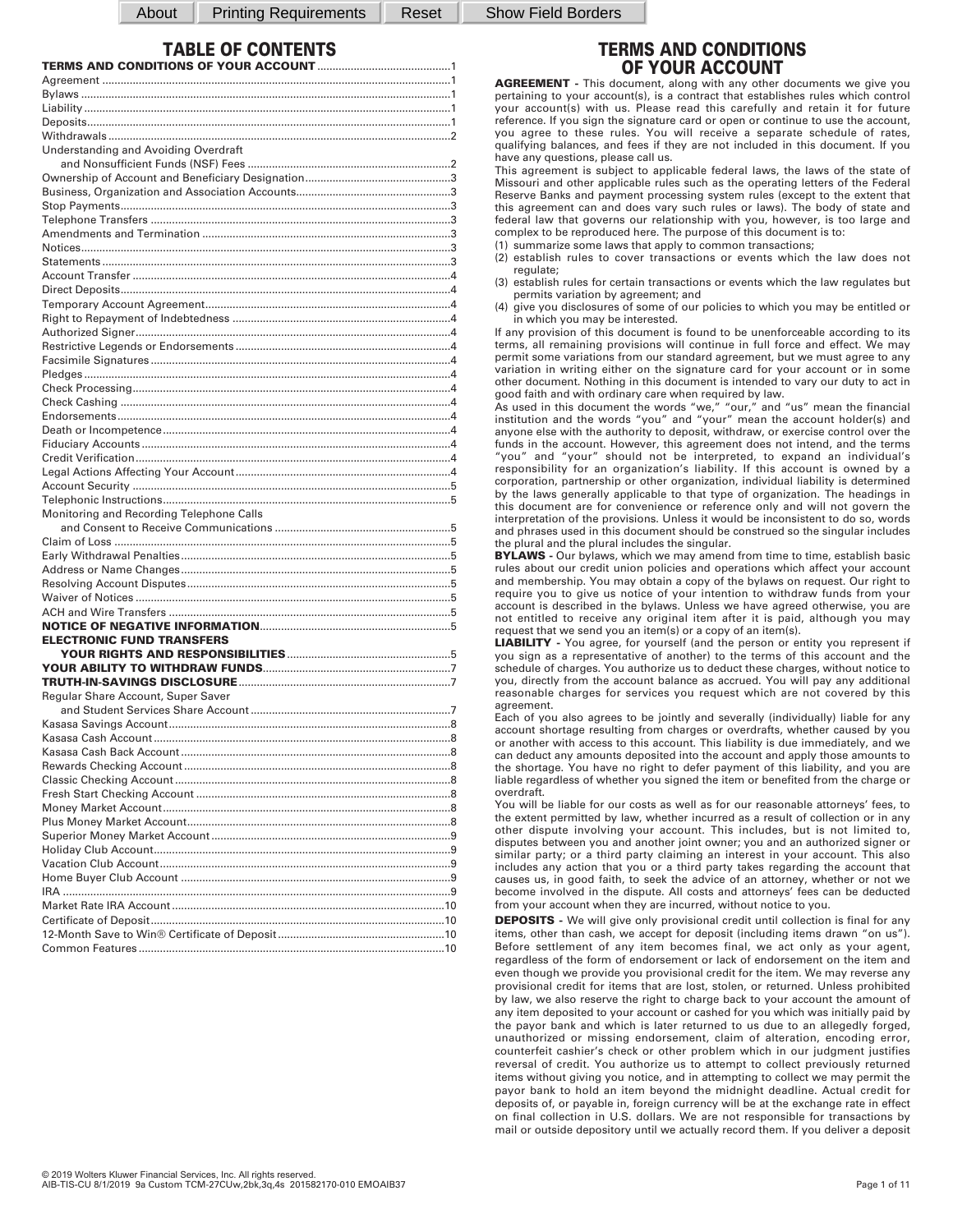to us and you will not be present when the deposit is counted, you must provide us an itemized list of the deposit (deposit slip). To process the deposit, we will verify and record the deposit, and credit the deposit to the account. If there are any discrepancies between the amounts shown on the itemized list of the deposit and the amount we determine to be the actual deposit, we will notify you of the discrepancy. You will be entitled to credit only for the actual deposit as determined by us, regardless of what is stated on the itemized deposit slip. We will treat and record all transactions received after our "daily cutoff time" on a business day we are open, or received on a day we are not open for business, as if initiated on the next business day that we are open. At our option, we may take an item for collection rather than for deposit. If we accept a third-party check or draft for deposit, we may require any third-party endorsers to verify or guarantee their endorsements, or endorse in our presence.

### **WITHDRAWALS -**

**Generally** - Unless clearly indicated otherwise on the account records, any of you, acting alone, who signs to open the account or has authority to make withdrawals may withdraw or transfer all or any part of the account balance at any time. Each of you (until we receive written notice to the contrary) authorizes each other person who signs or has authority to make withdrawals to endorse any item payable to you or your order for deposit to this account or any other transaction with us.

Postdated checks - A postdated check is one which bears a date later than the date on which the check is written. We may properly pay and charge your account for a postdated check even though payment was made before the date of the check, unless we have received written notice of the postdating in time to have a reasonable opportunity to act. Because we process checks mechanically, your notice will not be effective and we will not be liable for failing to honor your notice unless it precisely identifies the number, date, amount and payee of the item.

**Checks and withdrawal rules -** If you do not purchase your check blanks from us, you must be certain that we approve the check blanks you purchase. We may refuse any withdrawal or transfer request which you attempt on forms not approved by us or by any method we do not specifically permit. We may refuse any withdrawal or transfer request which is greater in number than the frequency permitted, or which is for an amount greater or less than any withdrawal limitations. We will use the date the transaction is completed by us (as opposed to the date you initiate it) to apply the frequency limitations. In addition, we may place limitations on the account until your identity is verified.

Even if we honor a nonconforming request, we are not required to do so later. If you violate the stated transaction limitations (if any), in our discretion we may close your account or reclassify it as a transaction account. If we reclassify your account, your account will be subject to the fees and earnings rules of the new account classification.

If we are presented with an item drawn against your account that would be a "substitute check," as defined by law, but for an error or defect in the item introduced in the substitute check creation process, you agree that we may pay such item.

**Cash withdrawals -** We recommend you take care when making large cash withdrawals because carrying large amounts of cash may pose a danger to your personal safety. As an alternative to making a large cash withdrawal, you may want to consider a cashier's check or similar instrument. You assume full responsibility of any loss in the event the cash you withdraw is lost, stolen, or destroyed. You agree to hold us harmless from any loss you incur as a result of your decision to withdraw funds in the form of cash.

**Multiple signatures, electronic check conversion, and similar transactions -** An electronic check conversion transaction is a transaction where a check or similar item is converted into an electronic fund transfer as defined in the Electronic Fund Transfers regulation. In these types of transactions the check or similar item is either removed from circulation (truncated) or given back to you. As a result, we have no opportunity to review the signatures or otherwise examine the original check or item. You agree that, as to these or any items as to which we have no opportunity to examine the signatures, you waive any requirement of multiple signatures.

### **UNDERSTANDING AND AVOIDING OVERDRAFT AND NONSUFFICIENT FUNDS (NSF) FEES -**

**Generally -** The information in this section is being provided to help you understand what happens if your account is overdrawn. Understanding the concepts of overdrafts and nonsufficient funds (NSF) is important and can help you avoid being assessed fees or charges. This section also provides contractual terms relating to overdrafts and NSF transactions.

An overdrawn account will typically result in you being charged an overdraft fee or an NSF fee. Generally, an overdraft occurs when there is not enough money in your account to pay for a transaction, but we pay (or cover) the transaction anyway. An NSF transaction is slightly different. In an NSF transaction, we do not cover the transaction. Instead, the transaction is rejected and the item or requested payment is returned. In either situation, we can charge you a fee.

If you use our Overdraft Tolerance and we cover a transaction for which there is not enough money in your account to pay, we will consider that an overdraft. We treat all other transactions for which there is not enough money in your account as an NSF transaction, regardless of whether we cover the transaction or the transaction is rejected.

**Determining your available balance -** We use the "available balance" method to determine whether your account is overdrawn, that is, whether there is enough money in your account to pay for a transaction. Importantly, your "available" balance may not be the same as your account's "actual" balance. This means an overdraft or an NSF transaction could occur regardless of your account's actual balance.

Your account's actual balance (sometimes called the ledger balance) only includes transactions that have settled up to that point in time, that is, transactions (deposits and payments) that have posted to your account. The actual balance does not include outstanding transactions (such as checks that have not yet cleared and electronic transactions that have been authorized but which are still pending). The balance on your periodic statement is the ledger balance for your account as of the statement date.

As the name implies, your available balance is calculated based on the money "available" in your account to make payments. In other words, the available balance takes transactions that have been authorized, but not yet settled, and subtracts them from the actual balance. In addition, when calculating your available balance, any "holds" placed on deposits that have not yet cleared are also subtracted from the actual balance.

For more information on how holds placed on funds in your account can impact your available balance, read the subsection titled "A temporary debit authorization hold affects your account balance."

**Overdrafts -** You understand that we may, at our discretion, honor withdrawal requests that overdraw your account. However, the fact that we may honor withdrawal requests that overdraw the account balance does not obligate us to do so later. So you can NOT rely on us to pay overdrafts on your account regardless of how frequently or under what circumstances we have paid overdrafts on your account in the past. We can change our practice of paying, or not paying, discretionary overdrafts on your account without notice to you. You can ask us if we have other account services that might be available to you where we commit to paying overdrafts under certain circumstances, such as an overdraft protection line-of-credit or a plan to sweep funds from another account you have with us. You agree that we may charge fees for overdrafts. For consumer accounts, we will not charge fees for overdrafts caused by ATM withdrawals or one-time debit card transactions if you have not opted-in to that service. We may use subsequent deposits, including direct deposits of social security or other government benefits, to cover such overdrafts and overdraft fees.

**Nonsufficient funds (NSF) fees -** If an item drafted by you (such as a check) or a transaction you set up (such as a preauthorized transfer) is presented for payment in an amount that is more than the amount of money available in your account, and we decide not to pay the item or transaction, you agree that we can charge you an NSF fee for returning the payment. Be aware that such an item or payment may be presented multiple times and that we do not monitor or control the number of times a transaction is presented for payment. You agree that we may charge you an NSF fee each time a payment is presented if the amount of money available in your account is not sufficient to cover the payment, regardless of the number of times the payment is presented.

Payment types - Some, but not necessarily all, of the ways you can access the funds in your account include debit card transactions, automated clearing house (ACH) transactions, and check transactions. All these payment types can use different processing systems and some may take more or less time to post. This information is important for a number of reasons. For example, keeping track of the checks you write and the timing of the preauthorized payments you set up will help you to know what other transactions might still post against your account. For information about how and when we process these different payment types, see the "Payment order of items" subsection below.

**Funds availability -** Knowing when funds you deposit into your checking account will be made available for withdrawal is another important concept that can help you avoid being assessed fees or charges. Please see our funds availability disclosure for information on when different types of deposits will be made available for withdrawal. For those accounts to which our funds availability policy disclosure does not apply, you can ask us when you make a deposit when those funds will be available for withdrawal. An item may be returned after the funds from the deposit of that item are made available for withdrawal. In that case, we will reverse the credit of the item. We may determine the amount of available funds in your account for the purpose of deciding whether to return an item for insufficient funds at any time between the times we receive the item and when we return the item or send a notice in lieu of return. We need only make one determination, but if we choose to make a subsequent determination, the account balance at the subsequent time will determine whether there are insufficient available funds.

**A temporary debit authorization hold affects your account balance -** On debit card purchases, merchants may request a temporary hold on your account for a specified sum of money when the merchant does not know the exact amount of the purchase at the time the card is authorized. The amount of the temporary hold may be more than the actual amount of your purchase. Some common transactions where this occurs involve purchases of gasoline, hotel rooms, or meals at restaurants. When this happens, our processing system cannot determine that the amount of the hold exceeds the actual amount of your purchase. This temporary hold, and the amount charged to your account, will eventually be adjusted to the actual amount of your purchase, but it could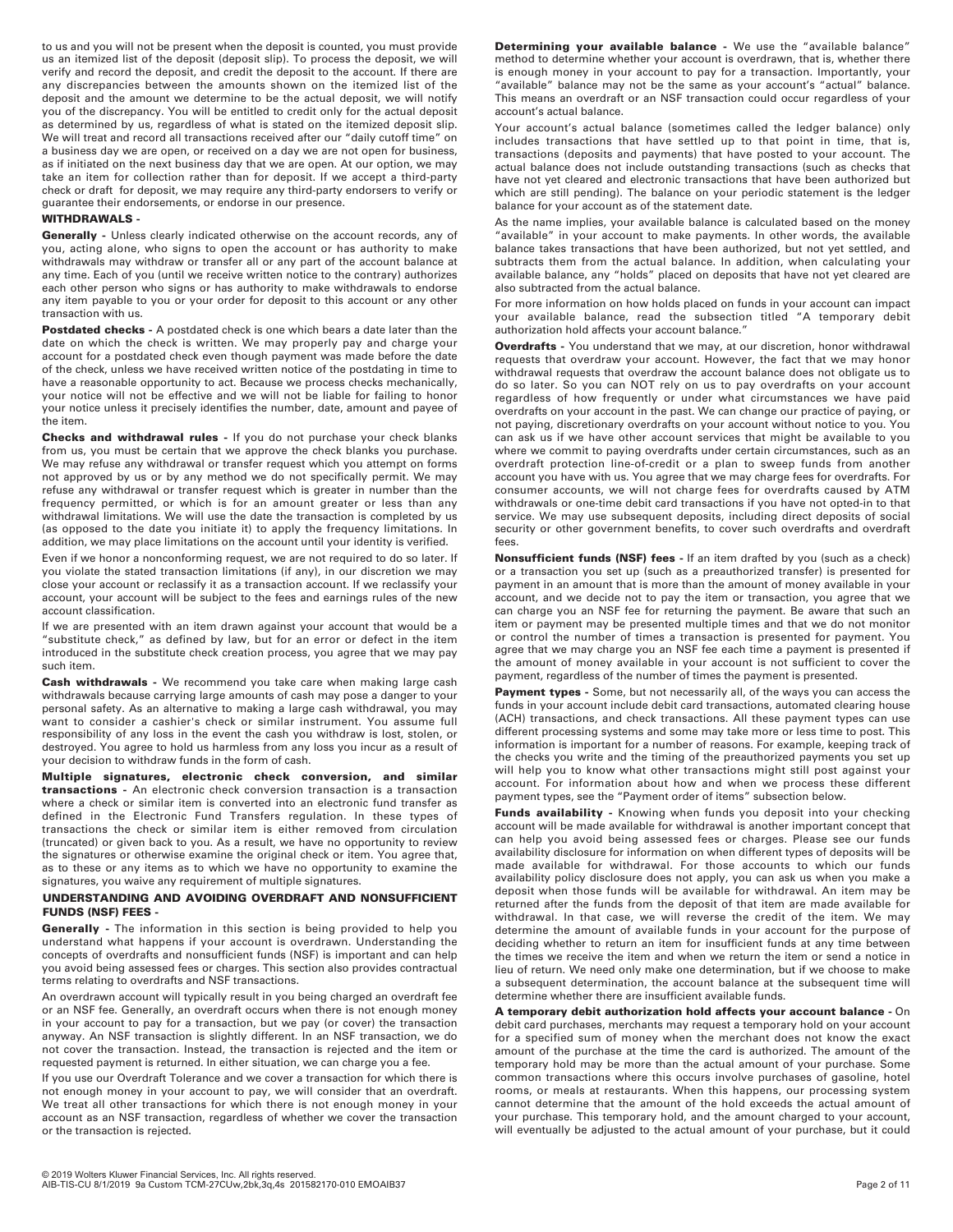be three calendar days, or even longer in some cases, before the adjustment is made. Until the adjustment is made, the amount of funds in your account available for other transactions will be reduced by the amount of the temporary hold. If another transaction is presented for payment in an amount greater than the funds left after the deduction of the temporary hold amount, you will be charged an NSF or overdraft fee according to our NSF or overdraft fee policy. You will be charged the fee even if you would have had sufficient funds in your account if the amount of the hold had been equal to the amount of your purchase.

**Payment order of items -** The law permits us to pay items (such as checks or drafts) drawn on your account in any order. To assist you in handling your account with us, we are providing you with the following information regarding how we process the items that you write. When processing items drawn on your account, our policy is to pay them in the order that they are received. The order in which items are paid is important if there is not enough money in your account to pay all of the items that are presented. There is no policy that is favorable in every instance. If the smallest items are paid first, you may have fewer NSF or overdraft fees, but the largest, and perhaps more important items (such as rent or mortgage payments) might not be paid. If an item is presented without sufficient funds in your account to pay it, we may, at our discretion, pay the item (creating an overdraft) or return the item (NSF). The amounts of the overdraft and NSF fees are disclosed elsewhere. By paying items in the order that we receive them, we think our policy attains a reasonable balance between minimizing additional cost to you and paying your more important items. We encourage you to make careful records and practice good account management. This will help you to avoid writing checks or drafts without sufficient funds and incurring the resulting fees.

**OWNERSHIP OF ACCOUNT AND BENEFICIARY DESIGNATION -** These rules apply to this account depending on the form of ownership and beneficiary designation, if any, specified on the account records. We reserve the right to refuse some forms of ownership on any or all of our accounts. We make no representations as to the appropriateness or effect of the ownership and beneficiary designations, except as they determine to whom we pay the account funds.

**Individual Account -** is an account in the name of one person.

**Joint Account - With Survivorship (And Not As A Tenancy By The Entirety Or As Tenants In Common) -** is an account in the name of two or more persons. Each of you intend that when you die the balance in the account (subject to any previous pledge to which we have agreed) will belong to the survivor(s). If two or more of you survive, you will own the balance in the account as joint tenants with survivorship and not as tenants in common.

**Joint Account - As Tenants In Common Without Survivorship (And Not** As A Tenancy By The Entirety) - This is owned by two or more persons, but none of you intend (merely by opening this account) to create any right of survivorship in any other person. We encourage you to agree and tell us in writing of the percentage of the deposit contributed by each of you. This information will not, however, affect the number of signatures necessary for withdrawal.

**Revocable Trust Account (not subject to the Nonprobate Transfers Law of Missouri) -** If two or more of you create such an account, you own the account jointly with survivorship. Beneficiaries cannot withdraw unless: (1) all persons creating the account die, and (2) the beneficiary is then living. If two or more beneficiaries are named and survive the death of all persons creating the account, such beneficiaries will own this account in equal shares, without right of survivorship. The person(s) creating this account type reserves the right to: (1) change beneficiaries, (2) change account types, and (3) withdraw all or part of the account funds at any time.

**Registration in Beneficiary Form -** LDPS means a class of unnamed persons who are the lineal descendants per stirpes of a beneficiary and who are to take upon surviving, in place of and with the same priority as the named individual for whom they are indicated as substitutes.

**BUSINESS, ORGANIZATION AND ASSOCIATION ACCOUNTS -** Earnings in the form of interest, dividends, or credits will be paid only on collected funds, unless otherwise provided by law or our policy. You represent that you have the authority to open and conduct business on this account on behalf of the entity. We may require the governing body of the entity opening the account to give us a separate authorization telling us who is authorized to act on its behalf. We will honor the authorization until we actually receive written notice of a change from the governing body of the entity.

**STOP PAYMENTS** - Unless otherwise provided, the rules in this section cover stopping payment of items such as checks and drafts. Rules for stopping payment of other types of transfers of funds, such as consumer electronic fund transfers, may be established by law or our policy. If we have not disclosed these rules to you elsewhere, you may ask us about those rules.

We may accept an order to stop payment on any item from any one of you. You must make any stop-payment order in the manner required by law and we must receive it in time to give us a reasonable opportunity to act on it before our stoppayment cutoff time. Because stop-payment orders are handled by computers, to be effective, your stop-payment order must precisely identify the number, date, and amount of the item, and the payee. You may stop payment on any item drawn on your account whether you sign the item or not. Generally, if your stop-payment order is given to us in writing it is effective for six months. Your order will lapse after that time if you do not renew the order in writing before the end of the six-month period. If the original stop-payment order was oral your stop-payment order will lapse after 14 calendar days if you do not confirm your order in writing within that time period. We are not obligated to notify you when a stop-payment order expires.

If you stop payment on an item and we incur any damages or expenses because of the stop payment, you agree to indemnify us for those damages or expenses, including attorneys' fees. You assign to us all rights against the payee or any other holder of the item. You agree to cooperate with us in any legal actions that we may take against such persons. You should be aware that anyone holding the item may be entitled to enforce payment against you despite the stoppayment order.

Our stop-payment cutoff time is one hour after the opening of the next banking day after the banking day on which we receive the item. Additional limitations on our obligation to stop payment are provided by law (e.g., we paid the item in cash or we certified the item).

**TELEPHONE TRANSFERS -** A telephone transfer of funds from this account to another account with us, if otherwise arranged for or permitted, may be made by the same persons and under the same conditions generally applicable to withdrawals made in writing. Limitations on the number of telephonic transfers from a savings account are described elsewhere.

**AMENDMENTS AND TERMINATION -** We may change our bylaws and any term of this agreement. Rules governing changes in rates are provided separately in the Truth-in-Savings disclosure or in another document. For other changes we will give you reasonable notice in writing or by any other method permitted by law. We may close this account if your membership in the credit union terminates, or by giving reasonable notice to you and tender of the account balance personally or by mail. Items presented for payment after the account is closed may be dishonored. When you close your account, you are responsible for leaving enough money in the account to cover any outstanding items and charges to be paid from the account. Only a joint tenant that is a member can close an account. Reasonable notice depends on the circumstances, and in some cases such as when we cannot verify your identity or we suspect fraud, it might be reasonable for us to give you notice after the change or account closure becomes effective. For instance, if we suspect fraudulent activity with respect to your account, we might immediately freeze or close your account and then give you notice. At our option, we may suspend your rights to member services if you violate the terms of this agreement. If we have notified you of a change in any term of your account and you continue to have your account after the effective date of the change, you have agreed to the new term(s).

**NOTICES -** Any written notice you give us is effective when we actually receive it, and it must be given to us according to the specific delivery instructions provided elsewhere, if any. We must receive it in time to have a reasonable opportunity to act on it. If the notice is regarding a check or other item, you must give us sufficient information to be able to identify the check or item, including the precise check or item number, amount, date and payee. Written notice we give you is effective when it is deposited in the United States Mail with proper postage and addressed to your mailing address we have on file. Notice to any of you is notice to all of you.

**STATEMENTS - Your duty to report unauthorized signatures, alterations and forgeries -** You must examine your statement of account with "reasonable promptness." If you discover (or reasonably should have discovered) any unauthorized signatures or alterations, you must promptly notify us of the relevant facts. As between you and us, if you fail to do either of these duties, you will have to either share the loss with us, or bear the loss entirely yourself (depending on whether we used ordinary care and, if not, whether we substantially contributed to the loss). The loss could be not only with respect to items on the statement but other items with unauthorized signatures or alterations by the same wrongdoer.

You agree that the time you have to examine your statement and report to us will depend on the circumstances, but will not, in any circumstance, exceed a total of 30 days from when the statement is first sent or made available to you.

You further agree that if you fail to report any unauthorized signatures, alterations or forgeries in your account within 60 days of when we first send or make the statement available, you cannot assert a claim against us on any items in that statement, and as between you and us the loss will be entirely yours. This 60-day limitation is without regard to whether we used ordinary care. The limitation in this paragraph is in addition to that contained in the first paragraph of this section.

Your duty to report other errors or problems - In addition to your duty to review your statements for unauthorized signatures, alterations and forgeries, you agree to examine your statement with reasonable promptness for any other error or problem - such as an encoding error or an unexpected deposit amount. Also, if you receive or we make available either your items or images of your items, you must examine them for any unauthorized or missing endorsements or any other problems. You agree that the time you have to examine your statement and items and report to us will depend on the circumstances. However, this time period shall not exceed 60 days. Failure to examine your statement and items and report any errors to us within 60 days of when we first send or make the statement available precludes you from asserting a claim against us for any errors on items identified in that statement and as between you and us the loss will be entirely yours.

**Errors relating to electronic fund transfers or substitute checks -** For information on errors relating to electronic fund transfers (e.g., on-line, mobile, debit card or ATM transactions) refer to your Electronic Fund Transfers disclosure and the sections on consumer liability and error resolution. For information on errors relating to a substitute check you received, refer to your disclosure entitled Substitute Checks and Your Rights.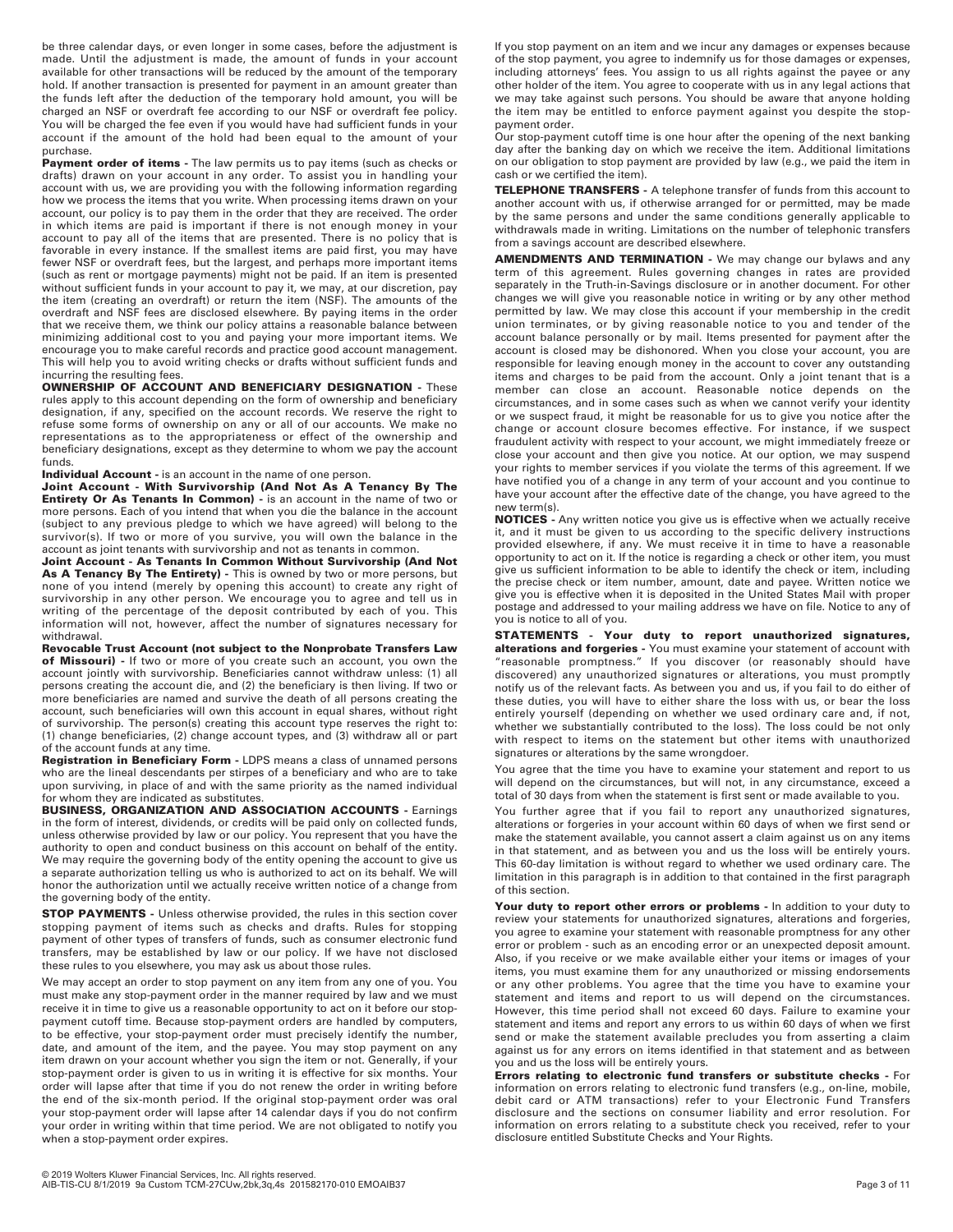**ACCOUNT TRANSFER -** This account may not be transferred or assigned without our prior written consent.

**DIRECT DEPOSITS** - If we are required for any reason to reimburse the federal government for all or any portion of a benefit payment that was directly deposited into your account, you authorize us to deduct the amount of our liability to the federal government from the account or from any other account you have with us, without prior notice and at any time, except as prohibited by law. We may also use any other legal remedy to recover the amount of our liability.

**TEMPORARY ACCOUNT AGREEMENT -** If the account documentation indicates that this is a temporary account agreement, each person who signs to open the account or has authority to make withdrawals (except as indicated to the contrary) may transact business on this account. However, we may at some time in the future restrict or prohibit further use of this account if you fail to comply with the requirements we have imposed within a reasonable time.

**RIGHT TO REPAYMENT OF INDEBTEDNESS -** You each agree that we may (without prior notice and when permitted by law) charge against and deduct from this account any due and payable debt any of you owe us now or in the future. If this account is owned by one or more of you as individuals, we may set off any funds in the account against a due and payable debt a partnership owes us now or in the future, to the extent of your liability as a partner for the partnership debt. If your debt arises from a promissory note, then the amount of the due and payable debt will be the full amount we have demanded, as entitled under the terms of the note, and this amount may include any portion of the balance for which we have properly accelerated the due date.

In addition to these contract rights, we may also have rights under a "statutory lien." A "lien" on property is a creditor's right to obtain ownership of the property in the event a debtor defaults on a debt. A "statutory lien" is one created by federal or state statute. If federal or state law provides us with a statutory lien, then we are authorized to apply, without prior notice, your shares and dividends to any debt you owe us, in accord with the statutory lien.

Neither our contract rights nor rights under a statutory lien apply to this account if prohibited by law. For example, neither our contract rights nor rights under a statutory lien apply to this account if: (a) it is an Individual Retirement Account or similar tax-deferred account, or (b) the debt is created by a consumer credit transaction under a credit card plan (but this does not affect our rights under any consensual security interest), or (c) the debtor's right of withdrawal arises only in a representative capacity. We will not be liable for the dishonor of any check or draft when the dishonor occurs because we charge and deduct an amount you owe us from your account. You agree to hold us harmless from any claim arising as a result of our exercise of our right to repayment.

**AUTHORIZED SIGNER (Individual Accounts only) -** A single individual is the owner. The authorized signer is merely designated to conduct transactions on the owner's behalf. The owner does not give up any rights to act on the account, and the authorized signer may not in any manner affect the rights of the owner or beneficiaries, if any, other than by withdrawing funds from the account. The owner is responsible for any transactions of the authorized signer. We undertake no obligation to monitor transactions to determine that they are on the owner's behalf.

The owner may terminate the authorization at any time, and the authorization is automatically terminated by the death of the owner. However, we may continue to honor the transactions of the authorized signer until: (a) we have received written notice or have actual knowledge of the termination of authority, and (b) we have a reasonable opportunity to act on that notice or knowledge. We may refuse to accept the designation of an authorized signer.

**RESTRICTIVE LEGENDS OR ENDORSEMENTS** - The automated processing of the large volume of checks we receive prevents us from inspecting or looking for restrictive legends, restrictive endorsements or other special instructions on every check. For this reason, we are not required to honor any restrictive legend or endorsement or other special instruction placed on checks you write unless we have agreed in writing to the restriction or instruction. Unless we have agreed in writing, we are not responsible for any losses, claims, damages, or expenses that result from your placement of these restrictions or instructions on your checks. Examples of restrictive legends placed on checks are "must be presented within 90 days" or "not valid for more than \$1,000.00." The payee's signature accompanied by the words "for deposit only" is an example of a restrictive endorsement.

**FACSIMILE SIGNATURES -** Unless you make advance arrangements with us, we have no obligation to honor facsimile signatures on your checks or other orders. If we do agree to honor items containing facsimile signatures, you authorize us, at any time, to charge you for all checks, drafts, or other orders, for the payment of money, that are drawn on us. You give us this authority regardless of by whom or by what means the facsimile signature(s) may have been affixed so long as they resemble the facsimile signature specimen filed with us, and contain the required number of signatures for this purpose. You must notify us at once if you suspect that your facsimile signature is being or has been misused.

**PLEDGES -** Each owner of this account may pledge all or any part of the funds in it for any purpose to which we agree. Any pledge of this account must first be satisfied before the rights of any surviving account owner or account beneficiary become effective.

**CHECK PROCESSING -** We process items mechanically by relying solely on the information encoded in magnetic ink along the bottom of the items. This means that we do not individually examine all of your items to determine if the item is properly completed, signed and endorsed or to determine if it contains any information other than what is encoded in magnetic ink. You agree that we have exercised ordinary care if our automated processing is consistent with general banking practice, even though we do not inspect each item. Because we

do not inspect each item, if you write a check to multiple payees, we can properly pay the check regardless of the number of endorsements unless you notify us in writing that the check requires multiple endorsements. We must receive the notice in time for us to have a reasonable opportunity to act on it, and you must tell us the precise date of the check, amount, check number and payee. We are not responsible for any unauthorized signature or alteration that would not be identified by a reasonable inspection of the item. Using an automated process helps us keep costs down for you and all account holders.

**CHECK CASHING -** We may charge a fee for anyone that does not have an account with us who is cashing a check, draft or other instrument written on your account. We may also require reasonable identification to cash such a check, draft or other instrument. We can decide what identification is reasonable under the circumstances and such identification may be documentary or physical and may include collecting a thumbprint or fingerprint. **ENDORSEMENTS -** We may accept for deposit any item payable to you or

your order, even if they are not endorsed by you. We may give cash back to any one of you. We may supply any missing endorsement(s) for any item we accept for deposit or collection, and you warrant that all endorsements are genuine.

To ensure that your check or share draft is processed without delay, you must endorse it (sign it on the back) in a specific area. Your entire endorsement (whether a signature or a stamp) along with any other endorsement information (e.g. additional endorsements, ID information, driver's license number, etc.) must fall within 11 /2" of the "trailing edge" of a check. Endorsements must be made in blue or black ink, so that they are readable by automated check processing equipment.

As you look at the front of a check, the "trailing edge" is the left edge. When you flip the check over, be sure to keep all endorsement information within  $1$ <sup>1/2</sup>" of that edge.



BACK OF CHECK

It is important that you confine the endorsement information to this area since the remaining blank space will be used by others in the processing of the check to place additional needed endorsements and information. You agree that you will indemnify, defend, and hold us harmless for any loss, liability, damage or expense that occurs because your endorsement, another endorsement or information you have printed on the back of the check obscures our endorsement.

These endorsement guidelines apply to both personal and business checks. **DEATH OR INCOMPETENCE -** You agree to notify us promptly if any person with a right to withdraw funds from your account(s) dies or is adjudicated (determined by the appropriate official) incompetent. We may continue to honor your checks, items, and instructions until: (a) we know of your death or adjudication of incompetence, and (b) we have had a reasonable opportunity to act on that knowledge. You agree that we may pay or certify checks drawn on or before the date of death or adjudication of incompetence for up to ten (10) days after your death or adjudication of incompetence unless ordered to stop payment by someone claiming an interest in the account.

**FIDUCIARY ACCOUNTS -** Accounts may be opened by a person acting in a fiduciary capacity. A fiduciary is someone who is appointed to act on behalf of and for the benefit of another. We are not responsible for the actions of a fiduciary, including the misuse of funds. This account may be opened and maintained by a person or persons named as a trustee under a written trust agreement, or as executors, administrators, or conservators under court orders. You understand that by merely opening such an account, we are not acting in the capacity of a trustee in connection with the trust nor do we undertake any obligation to monitor or enforce the terms of the trust or letters.

**CREDIT VERIFICATION -** You agree that we may verify credit and employment history by any necessary means, including preparation of a credit

report by a credit reporting agency. **LEGAL ACTIONS AFFECTING YOUR ACCOUNT -** If we are served with a subpoena, restraining order, writ of attachment or execution, levy, garnishment, search warrant, or similar order relating to your account (termed "legal action" in this section), we will comply with that legal action. Or, in our discretion, we may freeze the assets in the account and not allow any payments out of the account until a final court determination regarding the legal action. We may do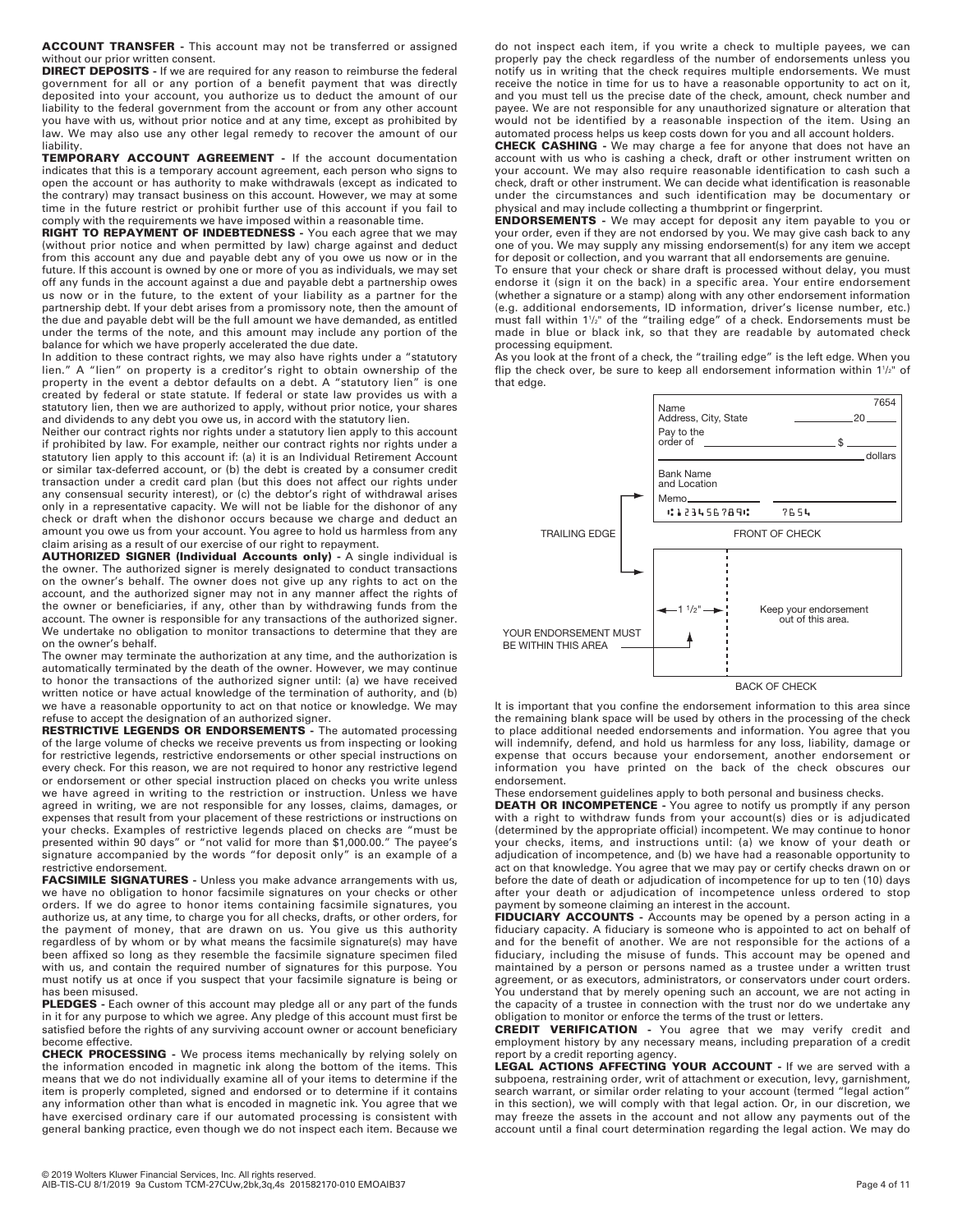these things even if the legal action involves less than all of you. In these cases, we will not have any liability to you if there are insufficient funds to pay your items because we have withdrawn funds from your account or in any way restricted access to your funds in accordance with the legal action. Any fees or expenses we incur in responding to any legal action (including, without limitation, attorneys' fees and our internal expenses) may be charged against your account. The list of fees applicable to your account(s) provided elsewhere may specify additional fees that we may charge for certain legal actions.

### **ACCOUNT SECURITY -**

**Duty to protect account information and methods of access - It is your** responsibility to protect the account numbers and electronic access devices (e.g., an ATM card) we provide you for your account(s). Do not discuss, compare, or share information about your account number(s) with anyone unless you are willing to give them full use of your money. An account number can be used by thieves to issue an electronic debit or to encode your number on a false demand draft which looks like and functions like an authorized check. If you furnish your access device and grant actual authority to make transfers to another person (a family member or coworker, for example) who then exceeds that authority, you are liable for the transfers unless we have been notified that transfers by that person are no longer authorized.

Your account number can also be used to electronically remove money from your account, and payment can be made from your account even though you did not contact us directly and order the payment.

You must also take precaution in safeguarding your blank checks. Notify us at once if you believe your checks have been lost or stolen. As between you and us, if you are negligent in safeguarding your checks, you must bear the loss entirely yourself or share the loss with us (we may have to share some of the loss if we failed to use ordinary care and if we substantially contributed to the loss).

**Positive pay and other fraud prevention services - Except for consumer** electronic fund transfers subject to Regulation E, you agree that if we offer you services appropriate for your account to help identify and limit fraud or other unauthorized transactions against your account, and you reject those services, you will be responsible for any fraudulent or unauthorized transactions which could have been prevented by the services we offered. You will not be responsible for such transactions if we acted in bad faith or to the extent our negligence contributed to the loss. Such services include positive pay or commercially reasonable security procedures. If we offered you a commercially reasonable security procedure which you reject, you agree that you are responsible for any payment order, whether authorized or not, that we accept in compliance with an alternative security procedure that you have selected. The positive pay service can help detect and prevent check fraud and is appropriate for account holders that issue: a high volume of checks, a lot of checks to the general public, or checks for large dollar amounts.

**TELEPHONIC INSTRUCTIONS** - Unless required by law or we have agreed otherwise in writing, we are not required to act upon instructions you give us via facsimile transmission or leave by voice mail or on a telephone answering machine.

**MONITORING AND RECORDING TELEPHONE CALLS AND CONSENT TO RECEIVE COMMUNICATIONS -** Subject to federal and state law, we may monitor or record phone calls for security reasons, to maintain a record and to ensure that you receive courteous and efficient service. You consent in advance to any such recording.

To provide you with the best possible service in our ongoing business relationship for your account we may need to contact you about your account from time to time by telephone, text messaging or email. However, we first obtain your consent to contact you about your account in compliance with applicable consumer protection provisions in the federal Telephone Consumer Protection Act of 1991 (TCPA), CAN-SPAM Act and their related federal regulations and orders issued by the Federal Communications Commission (FCC).

- Your consent is limited to your account, and as authorized by applicable law and regulations.
- Your consent is voluntary and not conditioned on the purchase of any product or service from us.

With the above understandings, you authorize us to contact you regarding your account throughout its existence using any telephone numbers or email addresses that you have previously provided to us by virtue of an existing business relationship or that you may subsequently provide to us.

This consent is regardless of whether the number we use to contact you is assigned to a landline, a paging service, a cellular wireless service, a specialized mobile radio service, other radio common carrier service or any other service for which you may be charged for the call. You further authorize us to contact you through the use of voice, voice mail and text messaging, including the use of pre-recorded or artificial voice messages and an automated dialing device.

If necessary, you may change or remove any of the telephone numbers or email addresses at any time using any reasonable means to notify us.

**CLAIM OF LOSS -** If you claim a credit or refund because of a forgery, alteration, or any other unauthorized withdrawal, you agree to cooperate with us in the investigation of the loss, including giving us an affidavit containing whatever reasonable information we require concerning your account, the transaction, and the circumstances surrounding the loss. You will notify law enforcement authorities of any criminal act related to the claim of lost, missing, or stolen checks or unauthorized withdrawals. We will have a reasonable period of time to investigate the facts and circumstances surrounding any claim of loss. Unless we have acted in bad faith, we will not be liable for special or

consequential damages, including loss of profits or opportunity, or for attorneys' fees incurred by you.

You agree that you will not waive any rights you have to recover your loss against anyone who is obligated to repay, insure, or otherwise reimburse you for your loss. You will pursue your rights or, at our option, assign them to us so that we may pursue them. Our liability will be reduced by the amount you recover or are entitled to recover from these other sources.

**EARLY WITHDRAWAL PENALTIES (and involuntary withdrawals) -** We may impose early withdrawal penalties on a withdrawal from a time or term share account even if you don't initiate the withdrawal. For instance, the early withdrawal penalty may be imposed if the withdrawal is caused by the enforcement of our right to repayment of indebtedness against funds in the account or as a result of an attachment or other legal process. We may close your account and impose the early withdrawal penalty on the entire account balance in the event of a partial early withdrawal. See your notice of penalty for early withdrawals for additional information.

**ADDRESS OR NAME CHANGES -** You are responsible for notifying us of any change in your address or your name. Unless we agree otherwise, change of address or name must be made in writing by at least one of the account holders. Informing us of your address or name change on a check reorder form is not sufficient. We will attempt to communicate with you only by use of the most recent address you have provided to us. If provided elsewhere, we may impose a service fee if we attempt to locate you.

**RESOLVING ACCOUNT DISPUTES -** We may place an administrative hold on the funds in your account (refuse payment or withdrawal of the funds) if it becomes subject to a claim adverse to (1) your own interest; (2) others claiming an interest as survivors or beneficiaries of your account; or (3) a claim arising by operation of law. The hold may be placed for such period of time as we believe reasonably necessary to allow a legal proceeding to determine the merits of the claim or until we receive evidence satisfactory to us that the dispute has been resolved. We will not be liable for any items that are dishonored as a consequence of placing a hold on funds in your account for these reasons.

**WAIVER OF NOTICES -** To the extent permitted by law, you waive any notice of non-payment, dishonor or protest regarding any items credited to or charged against your account. For example, if you deposit an item and it is returned unpaid or we receive a notice of nonpayment, we do not have to notify you unless required by federal Regulation CC or other law.

**ACH AND WIRE TRANSFERS -** This agreement is subject to Article 4A of the Uniform Commercial Code - Fund Transfers as adopted in the state in which you have your account with us. If you originate a fund transfer and you identify by name and number a beneficiary financial institution, an intermediary financial institution or a beneficiary, we and every receiving or beneficiary financial institution may rely on the identifying number to make payment. We may rely on the number even if it identifies a financial institution, person or account other than the one named. You agree to be bound by automated clearing house association rules. These rules provide, among other things, that payments made to you, or originated by you, are provisional until final settlement is made through a Federal Reserve Bank or payment is otherwise made as provided in Article 4A-403(a) of the Uniform Commercial Code. If we do not receive such payment, we are entitled to a refund from you in the amount credited to your account and the party originating such payment will not be considered to have paid the amount so credited. Credit entries may be made by ACH. If we receive a payment order to credit an account you have with us by wire or ACH, we are not required to give you any notice of the payment order or credit.

### ———————————————————————————————————— **NOTICE OF NEGATIVE INFORMATION**

Federal law requires us to provide the following notice to members before any "negative information" may be furnished to a nationwide consumer reporting agency. "Negative information" includes information concerning delinquencies, overdrafts or any form of default. This notice does not mean that we will be reporting such information about you, only that we may report such information about members that have not done what they are required to do under our agreement.

After providing this notice, additional negative information may be submitted without providing another notice.

**We may report information about your account to credit bureaus. Late payments, missed payments or other defaults on your account may be reflected in your credit report.**

# ———————————————————————————————————— **ELECTRONIC FUND TRANSFERS YOUR RIGHTS AND RESPONSIBILITIES**

Indicated below are types of Electronic Fund Transfers we are capable of handling, some of which may not apply to your account. Please read this disclosure carefully because it tells you your rights and obligations for the transactions listed. You should keep this notice for future reference.

**Electronic Fund Transfers Initiated By Third Parties.** You may authorize a third party to initiate electronic fund transfers between your account and the third party's account. These transfers to make or receive payment may be onetime occurrences or may recur as directed by you. These transfers may use the Automated Clearing House (ACH) or other payments network. Your authorization to the third party to make these transfers can occur in a number of ways. For example, your authorization to convert a check or draft to an electronic fund transfer or to electronically pay a returned check or draft charge can occur when a merchant provides you with notice and you go forward with the transaction (typically, at the point of purchase, a merchant will post a sign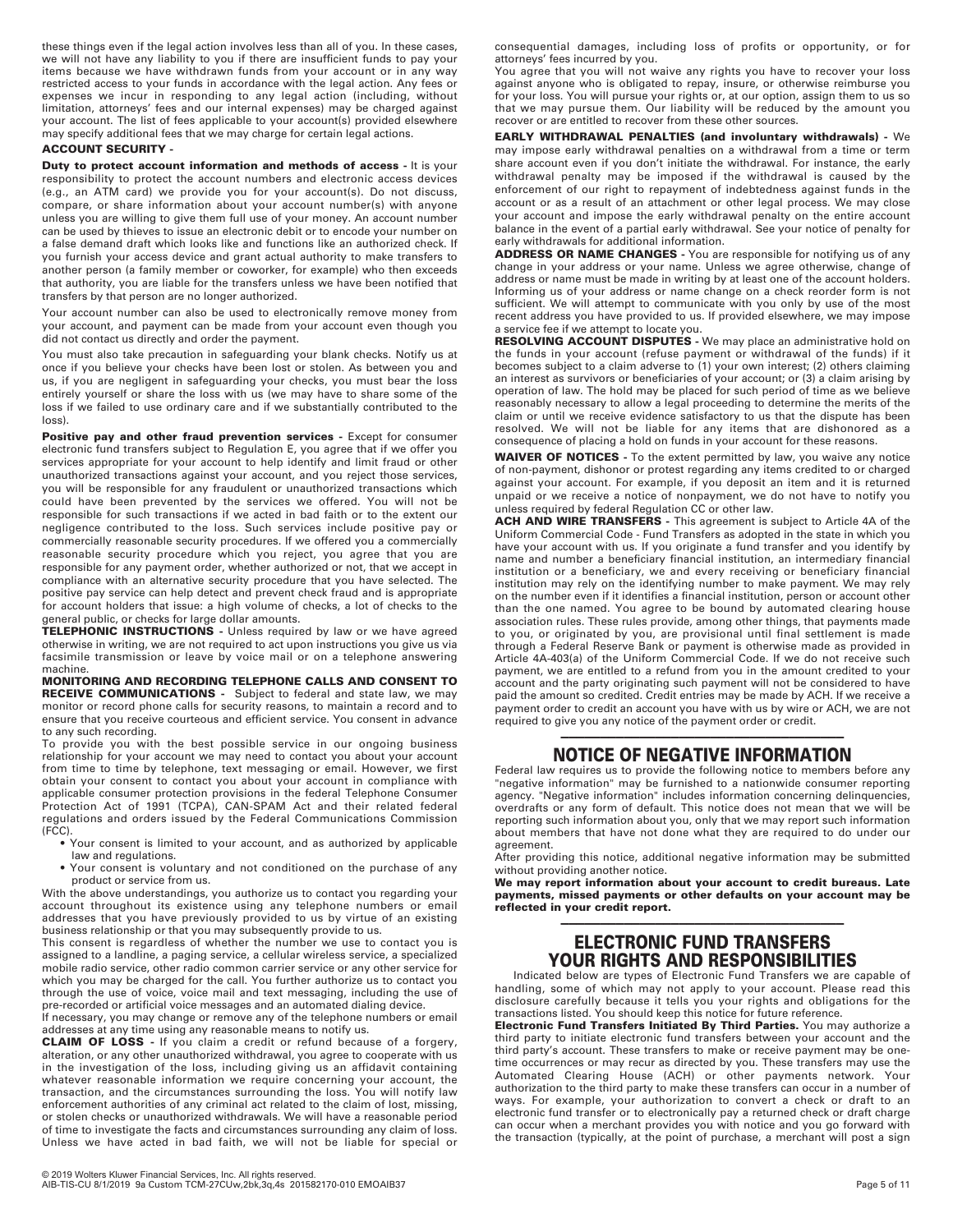and print the notice on a receipt). In all cases, these third party transfers will require you to provide the third party with your account number and credit union information. This information can be found on your check or draft as well as on a deposit or withdrawal slip. Thus, you should only provide your credit union and account information (whether over the phone, the Internet, or via some other method) to trusted third parties whom you have authorized to initiate these electronic fund transfers. Examples of these transfers include, but are not limited to:

- **• Preauthorized credits.** You may make arrangements for certain direct deposits to be accepted into your checking or share savings account(s).
- **• Preauthorized payments.** You may make arrangements to pay certain recurring bills from your checking or share savings account(s).
- **• Electronic check or draft conversion.** You may authorize a merchant or other payee to make a one-time electronic payment from your checking or share draft account using information from your check or draft to pay for purchases or pay bills.
- **• Electronic returned check or draft charge.** You may authorize a merchant or other payee to initiate an electronic funds transfer to collect a charge in the event a check or draft is returned for insufficient funds.

**Electroline Telephone Transfers - types of transfers -** You may access your account by telephone 24 hours a day at (314) 434-6470 or 1-800-844-8313 using your personal identification number, a touch tone phone, and your user ID number, to:

- **•** transfer funds from checking to share savings
- **•** transfer funds from share savings to checking
- **•** make payments from checking or share savings to loan accounts with us
- **•** get information about:
	- **-** the account balance of checking or share savings accounts
	- deposits to checking or share savings accounts
	- **-** withdrawals from checking or share savings accounts

• request a check withdrawal from your checking or share savings account **Online Credit Union Computer Transfers - types of transfers and charges -** You may access your account(s) by computer through the internet by logging onto our website at www.electrosavings.com and using your personal identification number, and your user ID number, to:

- **•** transfer funds from checking to share savings
- **•** transfer funds from share savings to checking
- **•** make payments from checking or share savings to loan accounts with us
- make payments from checking to third parties using the Bill Payer service
- **-** refer to our separate fee schedule for charges that apply to this service **•** get information about:
- **-** the account balance of checking or share savings accounts
- **-** the last three months deposits to checking or share savings accounts
- **-** the last three months withdrawals from checking or share savings accounts

**Mobile Banking Transfers - types of transfers and dollar limitations -** You may access your account(s) through the browser on your cell or mobile phone at www.electrosavings.com or by downloading our mobile banking app

- and using your user identification and password, to:
	- **•** transfer funds from checking to share savings
	- **•** transfer funds from share savings to checking
	- **•** make payments from checking or share savings to loan accounts with us
	- **•** make payments from checking to third parties using the Bill Payer service **-** refer to our separate fee schedule for charges that apply to this service
	- **•** get information about:
	- <sup>-</sup> the account balance of checking or share savings accounts<br>- the last three months deposits to checking or share savings
	- **-** the last three months deposits to checking or share savings accounts
	- **-** the last three months withdrawals from checking or share savings accounts
	- **•** make mobile deposits to your checking or share savings accounts **-** daily aggregate limit: \$2,500.00

**ATM Transfers - types of transfers, dollar limitations, and charges -** You may access your account(s) by ATM using your ATM card and personal identification number or Visa® Debit Card and personal identification number, to:

- **•** make deposits to checking account(s)
- **•** make deposits to share savings account(s)
- get cash withdrawals from checking or share savings account(s)
- **-** you may withdraw up to \$500.00 per day from your account
- **-** you may withdraw up to \$500.00 maximum from our terminals daily
- **-** these limitations are subject to modification by the Credit Union **•** transfer funds from share savings to checking account(s)

There will be no charge for transactions made at machines owned by ESCU or CO-OP machines. All other machines incur a charge per usage (refer to our separate fee schedule).

- **•** get information about:
- **-** the account balance of your checking account(s)
- **-** the account balance of your share savings account(s)
- Some of these services may not be available at all terminals.

**Types of Debit Card Transactions -** You may access your checking or regular share account(s) to purchase goods (in person) and pay for services (in person).

**Debit Card Transactions - charges -** Using your debit card:

**•** point-of-sale transactions are free unless PIN numbers are used and then fees may apply. See separate fee schedule.

**Types of Visa® Debit Card Point-of-Sale Transactions -** You may access your checking account(s) to purchase goods (in person, online, or by phone), pay for services (in person, online, or by phone), get cash from a merchant, if the merchant permits, or from a participating financial institution, and do

anything that a participating merchant will accept. **Currency Conversion.** When you use your Visa® Debit Card at a merchant that settles in currency other than US dollars, the charge will be converted into the US dollar amount. The currency conversion rate used to determine the transaction amount in US dollars is either a rate selected by Visa from the range of rates available in wholesale currency markets for the applicable central processing date, which rate may vary from the rate Visa itself receives, or the government-mandated rate in effect for the applicable central processing date. The conversion rate in effect on the processing date may differ from the rate in effect on the transaction date or posting date.

**Advisory Against Illegal Use.** You agree not to use your card(s) for illegal gambling or other illegal purpose. Display of a payment card logo by, for example, an online merchant does not necessarily mean that transactions are lawful in all jurisdictions in which the cardholder may be located.

**Visa Account Updater Notice of Right to Opt Out.** Your Visa® Debit Card will be automatically enrolled in the free Visa® Account Updater (VAU) service. With VAU, your account files will be updated when information changes because of a product upgrade, card expiration, loss or theft, account closure or other changes. A participating merchant can access that updated card information before requesting a payment. Since not all merchants participate, you should also contact the merchants directly if your card information changes. You are entitled to opt out of this service. You may opt out at any time.

If you want to opt out, mail us notice of your intention to opt out at ESCU Member Care, 1805 Craigshire Rd, Saint Louis, MO 63146. You must include your name, account name, last four digits of your card number, and signature. If you opt out, you may opt back in if you decide you want the Visa Account Updater service in the future. You may opt in the same way(s) that you can opt out.

### **FEES**

**•** We do not charge for direct deposits to any type of account.

**•** We do not charge for preauthorized payments from any type of account. Except as indicated elsewhere, we do not charge for these electronic fund transfers.

**ATM Operator/Network Fees.** When you use an ATM not owned by us, you may be charged a fee by the ATM operator or any network used (and you may be charged a fee for a balance inquiry even if you do not complete a fund transfer).

### **DOCUMENTATION**

- **• Terminal transfers.** You can get a receipt at the time you make a transfer to or from your account using an automated teller machine or point-ofsale terminal. However, you may not get a receipt if the amount of the transfer is \$15 or less.
- **• Preauthorized credits.** If you have arranged to have direct deposits made to your account at least once every 60 days from the same person or company, you can call us at (314) 434-6470 to find out whether or not the deposit has been made.

### **• Periodic statements.**

You will get a monthly account statement from us for your checking accounts. We require electronic statement delivery. Upon request, paper statements can be provided at a charge (refer to our separate schedule).

You will get a monthly account statement from us for your regular share accounts, unless there are no transfers in a particular month. In any case, you will get a statement at least quarterly. We require electronic statement delivery. Upon request, paper statements can be provided at a charge (refer to our separate schedule).

### **PREAUTHORIZED PAYMENTS**

**• Right to stop payment and procedure for doing so.** If you have told us in advance to make regular payments out of your account, you can stop any of these payments. Here is how:

Call or write us at the telephone number or address listed in this disclosure in time for us to receive your request 3 business days or more before the payment is scheduled to be made. If you call, we may also require you to put your request in writing and get it to us within 14 days after you call.

- **• Notice of varying amounts.** If these regular payments may vary in amount, the person you are going to pay will tell you, 10 days before each payment, when it will be made and how much it will be. (You may choose instead to get this notice only when the payment would differ by more than a certain amount from the previous payment, or when the amount would fall outside certain limits that you set.)
- **• Liability for failure to stop payment of preauthorized transfer.** If you order us to stop one of these payments 3 business days or more before the transfer is scheduled, and we do not do so, we will be liable for your losses or damages.

### **FINANCIAL INSTITUTION'S LIABILITY**

**Liability for failure to make transfers.** If we do not complete a transfer to or from your account on time or in the correct amount according to our agreement with you, we will be liable for your losses or damages. However, there are some exceptions. We will not be liable, for instance:

- (1) If, through no fault of ours, you do not have enough money in your account to make the transfer.
- (2) If you have an overdraft line and the transfer would go over the credit limit.
- (3) If the automated teller machine where you are making the transfer does not have enough cash.
- (4) If the terminal or system was not working properly and you knew about the breakdown when you started the transfer.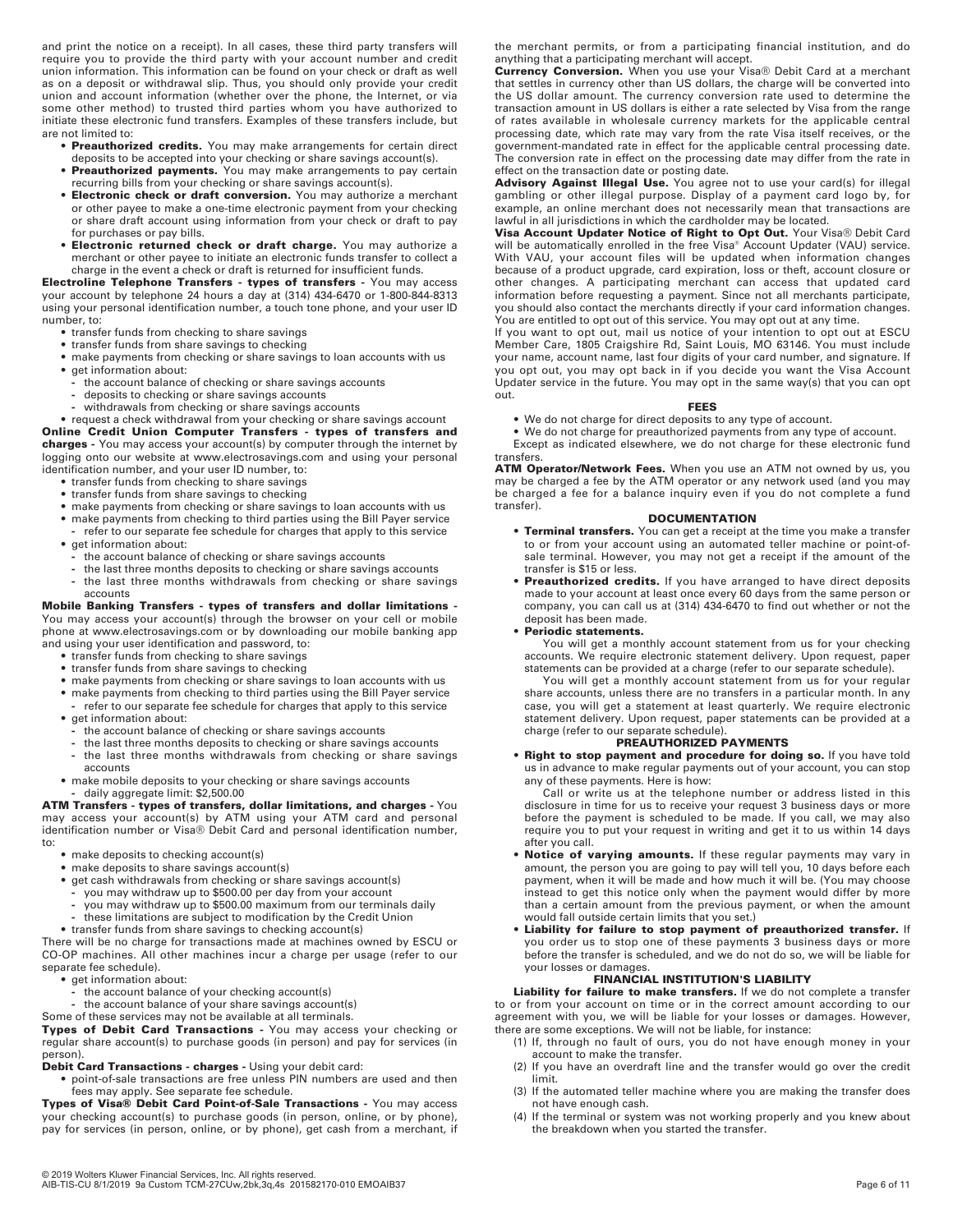- (5) If circumstances beyond our control (such as fire or flood) prevent the transfer, despite reasonable precautions that we have taken.
- (6) There may be other exceptions stated in our agreement with you.

### **CONFIDENTIALITY**

We will disclose information to third parties about your account or the transfers you make:

- (1) where it is necessary for completing transfers; or
- (2) in order to verify the existence and condition of your account for a third party, such as a credit bureau or merchant; or
- (3) in order to comply with government agency or court orders; or
- 

# (4) if you give us written permission. **UNAUTHORIZED TRANSFERS**

### **(a) Consumer liability.**

**•** Generally. Tell us AT ONCE if you believe your card and/or code has been lost or stolen, or if you believe that an electronic fund transfer has been made without your permission using information from your check or draft. Telephoning is the best way of keeping your possible losses down. You could lose all the money in your account (plus your maximum overdraft line of credit). If you tell us within 2 business days after you learn of the loss or theft of your card and/or code, you can lose no more than \$50 if someone used your card and/or code without your permission.

If you do NOT tell us within 2 business days after you learn of the loss or theft of your card and/or code, and we can prove we could have stopped someone from using your card and/or code without your permission if you had told us, you could lose as much as \$500.

Also, if your statement shows transfers that you did not make, including those made by card, code or other means, tell us at once. If you do not tell us within 60 days after the statement was mailed to you, you may not get back any money you lost after the 60 days if we can prove that we could have stopped someone from taking the money if you had told us in time.

If a good reason (such as a long trip or a hospital stay) kept you from telling us, we will extend the time periods.

**•** Additional Limit on Liability for Visa® Debit Card. Unless you have been negligent or have engaged in fraud, you will not be liable for any unauthorized transactions using your lost or stolen Visa® Debit Card. This additional limit on liability does not apply to ATM transactions outside of the U.S., to ATM transactions not sent over Visa or Plus networks, or to transactions using your Personal Identification Number which are not processed by VISA®. Visa is a registered trademark of Visa International Service Association.

**(b) Contact in event of unauthorized transfer.** If you believe your card and/or code has been lost or stolen, call or write us at the telephone number or address listed in this disclosure. You should also call the number or write to the address listed in this disclosure if you believe a transfer has been made using the information from your check or draft without your permission. **ERROR RESOLUTION NOTICE**

In Case of Errors or Questions About Your Electronic Transfers, Call or Write us at the telephone number or address listed in this disclosure, as soon as you can, if you think your statement or receipt is wrong or if you need more information about a transfer listed on the statement or receipt. We must hear from you no later than 60 days after we sent the FIRST statement on which the problem or error appeared.

- (1) Tell us your name and account number (if any).
- (2) Describe the error or the transfer you are unsure about, and explain as clearly as you can why you believe it is an error or why you need more information.
- (3) Tell us the dollar amount of the suspected error.

If you tell us orally, we may require that you send us your complaint or question in writing within 10 business days.

We will determine whether an error occurred within 10 business days (5 business days for Visa® Debit Card point-of-sale transactions processed by Visa and 20 business days if the transfer involved a new account) after we hear from you and will correct any error promptly. If we need more time, however, we may take up to 45 days (90 days if the transfer involved a new account, a point-ofsale transaction, or a foreign-initiated transfer) to investigate your complaint or question. If we decide to do this, we will credit your account within 10 business days (5 business days for Visa® Debit Card point-of-sale transactions processed by Visa and 20 business days if the transfer involved a new account) for the amount you think is in error, so that you will have the use of the money during the time it takes us to complete our investigation. If we ask you to put your complaint or question in writing and we do not receive it within 10 business days, we may not credit your account. Your account is considered a new account for the first 30 days after the first deposit is made, unless each of you already has an established account with us before this account is opened.

We will tell you the results within three business days after completing our investigation. If we decide that there was no error, we will send you a written explanation.

You may ask for copies of the documents that we used in our investigation.

ELECTRO SAVINGS CREDIT UNION MEMBER SERVICE 1805 CRAIGSHIRE DRIVE ST. LOUIS, MISSOURI 63146 Business Days: Monday through Friday Excluding Federal Holidays Phone: (314) 434-6470 MORE DETAILED INFORMATION IS AVAILABLE ON REQUEST

————————————————————————————————————

# **YOUR ABILITY TO WITHDRAW FUNDS**

This policy statement applies to "transaction" accounts. Transaction accounts, in general, are accounts which permit an unlimited number of payments to third persons and an unlimited number of telephone and preauthorized transfers to other accounts of yours with us. Share draft accounts are the most common transaction accounts. Feel free to ask us whether any of your other accounts might also be under this policy.

Our policy is to make funds from your cash, check, and electronic direct deposits available to you immediately. At that time, you can withdraw the funds in cash and we will use the funds to pay checks that you have written.

Please remember that even after we have made funds available to you, and you have withdrawn the funds, you are still responsible for checks you deposit that are returned to us unpaid and for any other problems involving your deposit.

For determining the availability of your deposits, every day is a business day, except Saturdays, Sundays, and federal holidays. If you make a deposit before closing on a business day that we are open, we will consider that day to be the day of your deposit. However, if you make a deposit after closing or on a day we are not open, we will consider that the deposit was made on the next business day we are open.

**Deposits At Automated Teller Machines** - Electro Savings Credit Union makes the full amount up to \$225 of the deposit amount immediately available for withdrawal. Remaining funds from any deposit, cash or checks, made at any Electro Savings Credit Union owned depository ATM (automated teller machine) or any ATM displaying the CO-OP logo, will be available within two business days of your deposit.

**Deposits Through Mobile Banking** - Electro Savings Credit Union makes the full amount up to \$225 of the deposit amount immediately available for withdrawal.

If we cash a check for you that is drawn on another bank, we may withhold the availability of a corresponding amount of funds that are already in your account. Those funds will be available at the time funds from the check we cashed would have been available if you had deposited it.

If we accept for deposit a check that is drawn on another bank, we may make funds from the deposit available for withdrawal immediately but delay your availability to withdraw a corresponding amount of funds that you have on deposit in another account with us. The funds in the other account would then not be available for withdrawal until the time periods that are described elsewhere in this disclosure for the type of check that you deposited.

# **LONGER DELAYS MAY APPLY**

**Case-by-case delays.** In some cases, we will not make all of the funds that you deposit by check available to you immediately. Depending on the type of check that you deposit, funds may not be available until the second business day after the day of your deposit. The first \$225 of your deposits, however, will be available immediately.

If we are not going to make all of the funds from your deposit available immediately, we will notify you at the time you make your deposit. We will also tell you when the funds will be available. If your deposit is not made directly to one of our employees, or if we decide to take this action after you have left the premises, we will mail you the notice by the day after we receive your deposit.

If you will need the funds from a deposit right away, you should ask us when the funds will be available.

**Safeguard exceptions.** In addition, funds you deposit by check may be delayed for a longer period under the following circumstances:

We believe a check you deposit will not be paid.

- You deposit checks totaling more than \$5,525 on any one day.
- You redeposit a check that has been returned unpaid.

You have overdrawn your account repeatedly in the last six months. There is an emergency, such as failure of computer or communications equipment.

We will notify you if we delay your ability to withdraw funds for any of these reasons, and we will tell you when the funds will be available. They will generally be available no later than the seventh business day after the day of your deposit.

### **SPECIAL RULES FOR NEW ACCOUNTS**

If you are a new member, the following special rules will apply during the first 30 days your account is open.

Funds from electronic direct deposits to your account will be available on the day we receive the deposit. Funds from deposits of cash, wire transfers, and the first \$5,525 of a day's total deposits of cashier's, certified, teller's, traveler's, and federal, state and local government checks will be available immediately if the deposit meets certain conditions. For example, the checks must be payable to you (and you may have to use a special deposit slip). The excess over \$5,525 will be available on the ninth business day after the day of your deposit. If your deposit of these checks (other than a U.S. Treasury check) is not made in person to one of our employees, the first \$5,525 will not be available until the second business day after the day of your deposit.

Funds from all other check deposits will be available on the tenth business day after the day of your deposit.

### ———————————————————————————————————— **TRUTH-IN-SAVINGS DISCLOSURE REGULAR SHARE ACCOUNT, SUPER SAVER AND STUDENT SERVICES SHARE ACCOUNT**

**Rate Information:**

The dividend rate and annual percentage yield may change every dividend period. We may change the dividend rate for your account as determined by the credit union board of directors.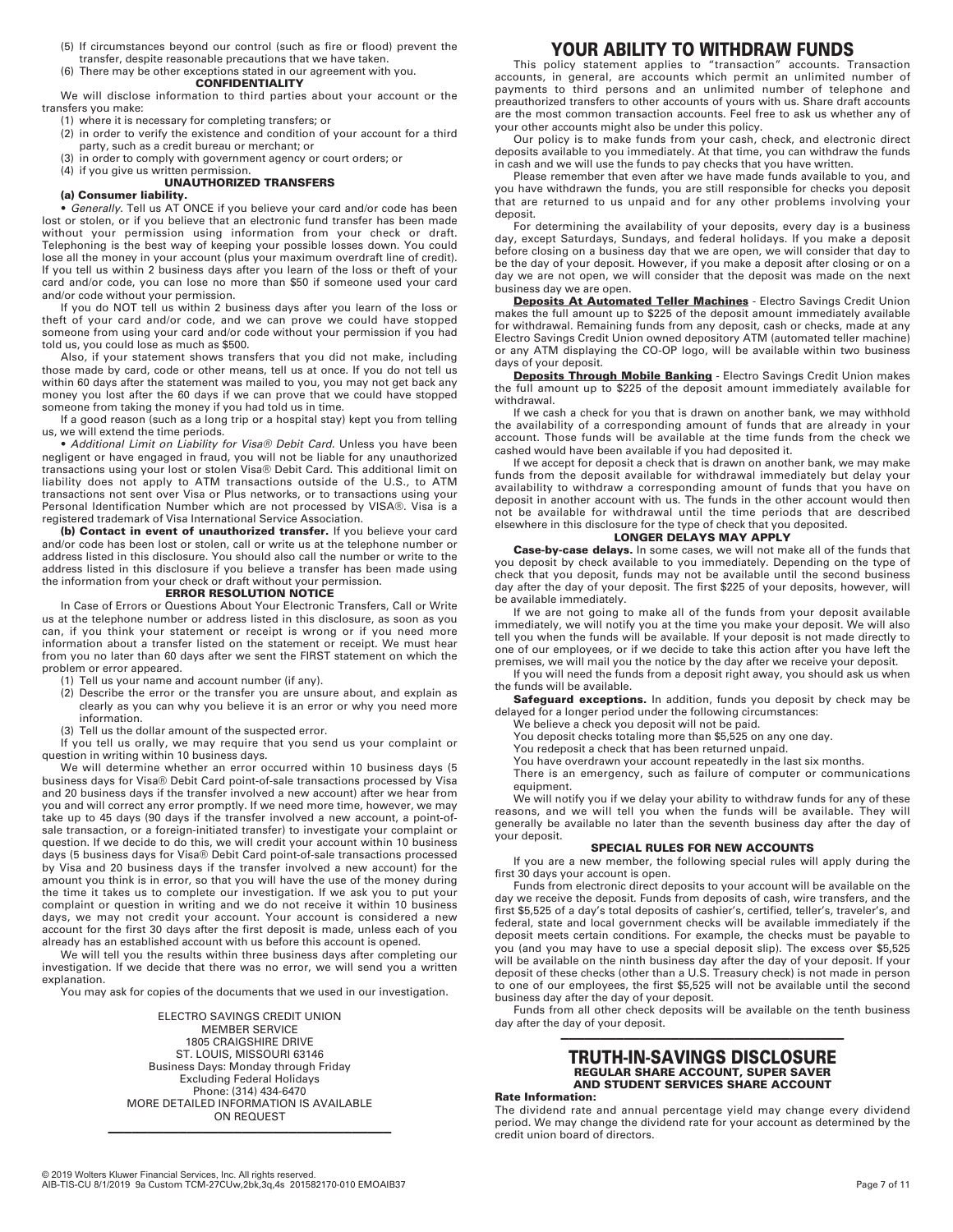**Compounding and crediting -** Dividends will be compounded every month. Dividends will be credited to your account every month.

**Dividend period -** For this account type, the dividend period is monthly, for example, the beginning date of the first dividend period of the calendar year is January 1, and the ending date of such dividend period is January 31. All other dividend periods follow this same pattern of dates. The dividend declaration date is the last day of the dividend period, and for example above is January 31.

If you close your share account before dividends are paid, you will not receive the accrued dividends.

### **Minimum balance requirements:**

The minimum required to open this account is the purchase of a share in the credit union. Please see the bylaw requirements in the Common Features section for additional information.

**Average daily balance computation method -** Dividends are calculated by the average daily balance method which applies a periodic rate to the average daily balance in the account for the period. The average daily balance is calculated by adding the balance in the account for each day of the period and dividing that figure by the number of days in the period. The period we use is the monthly statement cycle.

**Accrual of dividends on noncash deposits -** Dividends will begin to accrue on the business day you place noncash items (for example, checks) to your account.

### **Transaction limitations:**

During any month, you may not make more than six withdrawals or transfers to another credit union account of yours or to a third party by means of a preauthorized or automatic transfer, telephonic order or instruction, computer transfer, or similar order to a third party. If you exceed the transfer limitations set forth above, your account will be subject to closure by the credit union. **Par value of a share:**

The par value of a share in this account is \$1.00.

### **KASASA SAVINGS ACCOUNT**

**Requirements:** Must have a Kasasa Checking product with us to open this account.

### **Rate Information:**

The dividend rate and annual percentage yield may change every dividend period. We may change the dividend rate for your account as determined by the credit union board of directors.

**Compounding and crediting -** Dividends will be compounded every month. Dividends will be credited to your account every month.

**Dividend period -** For this account type, the dividend period is monthly, for example, the beginning date of the first dividend period of the calendar year is January 1, and the ending date of such dividend period is January 31. All other dividend periods follow this same pattern of dates. The dividend declaration date is the last day of the dividend period, and for the example above is January 31.

If you close your account before dividends are paid, you will not receive the accrued dividends.

### **Minimum balance requirements:**

No minimum balance requirements apply to this account.

**Average daily balance computation method -** Dividends are calculated by the average daily balance method which applies a periodic rate to the average daily balance in the account for the period. The average daily balance is calculated by adding the balance in the account for each day of the period and dividing that figure by the number of days in the period. The period we use is the monthly statement cycle.

**Accrual of dividends on noncash deposits -** Dividends will begin to accrue on the business day you place noncash items (for example, checks) to your account.

### **Transaction limitations:**

During any calendar month, you may not make more than six withdrawals or transfers to another credit union account of yours or to a third party by means of a preauthorized or automatic transfer, telephonic order or instruction, computer transfer, or similar order to a third party. If you exceed the transfer limitations set forth above, your account will be subject to closure by the credit union.

**Fees and charges:**

### Please see separate disclosure for this account. **KASASA CASH ACCOUNT**

### **Rate Information:**

The dividend rate and annual percentage yield may change every dividend period. We may change the dividend rate for your account as determined by the credit union board of directors.

**Compounding and crediting -** Dividends will be compounded every month. Dividends will be credited to your account every month.

**Dividend period -** For this account type, the dividend period is monthly, for example, the beginning date of the first dividend period of the calendar year is January 1, and the ending date of such dividend period is January 31. All other dividend periods follow this same pattern of dates. The dividend declaration date is the last day of the dividend period, and for the example above is January 31.

If you close your account before dividends are paid, you will not receive the accrued dividends.

### **Minimum balance requirements:**

No minimum balance requirements apply to this account.

**Average daily balance computation method -** Dividends are calculated by the average daily balance method which applies a periodic rate to the average daily balance in the account for the period. The average daily balance is calculated by adding the balance in the account for each day of the period and dividing that figure by the number of days in the period. The period we use is the monthly statement cycle.

**Accrual of dividends on noncash deposits -** Dividends will begin to accrue on the business day you place noncash items (for example, checks) to your account.

### **Fees and charges:**

An overdraft protection fee will be charged for each transfer from your Regular Share account or Line of Credit (refer to our separate fee schedule). This account requires electronic statement delivery.

# Please see separate disclosure for this account. **KASASA CASH BACK ACCOUNT**

# **Minimum balance requirements:**

No minimum balance requirements apply to this account.

#### **Transaction limitations:**

No transaction limitations apply to this account unless otherwise stated in the Common Features section.

### **Fees and charges:**

An overdraft protection fee will be charged for each transfer from your Regular Share account or Line of Credit (refer to our separate fee schedule). This account requires electronic statement delivery.

Please see separate disclosure for this account. **REWARDS CHECKING ACCOUNT**

### **Minimum balance requirements:**

You must maintain a minimum daily balance of \$300.00 in your account to avoid a fee. See separate fee schedule.

# **Transaction limitations:**

No transaction limitations apply to this account unless otherwise stated in the Common Features section.

### **Fees and charges:**

An overdraft protection fee will be charged for each transfer from your Regular Share account or Line of Credit (refer to our separate fee schedule). This account requires electronic statement delivery.

Upon request, paper statements can be provided at a monthly charge (refer to our separate fee schedule).

## **CLASSIC CHECKING ACCOUNT**

### **Minimum balance requirements:**

No minimum balance requirements apply to this account.

# **Transaction limitations:**

No transaction limitations apply to this account unless otherwise stated in the Common Features section.

# **Fees and charges:**

An overdraft protection fee will be charged for each transfer from your Regular Share account or Line of Credit (refer to our separate fee schedule). **FRESH START CHECKING ACCOUNT**

# **Minimum balance requirements:**

No minimum balance requirements apply to this account.

### **Transaction limitations:**

No transaction limitations apply to this account unless otherwise stated in the Common Features section.

### **Fees and charges:**

There is a monthly service fee for this account (refer to our separate fee schedule).

An overdraft protection fee will be charged for each transfer from your Regular Share account or Line of Credit (refer to our separate fee schedule).

# **MONEY MARKET ACCOUNT**

**Rate Information -** The interest rate and annual percentage yield may change every month. We may change the interest rate for your account as determined by the credit union board of directors.

**Compounding and crediting -** Interest will be compounded every month. Interest will be credited to your account every month.

**Effect of closing an account - If you close your deposit account before** interest is paid, you will not receive the accrued interest.

# **Minimum balance requirements:**

The minimum balance required to open this account is \$3,000.00. **Average daily balance computation method -** Interest is calculated by the average daily balance method which applies a periodic rate to the average daily balance in the account for the period. The average daily balance is calculated by adding the balance in the account for each day of the period and dividing that figure by the number of days in the period. The period we use is the monthly statement cycle.

**Accrual of interest on noncash deposits -** Interest will begin to accrue on the business day you deposit noncash items (for example, checks) to your account.

### **Transaction limitations:**

The minimum amount you may withdraw is \$300.00 per withdrawal.

No more than six withdrawals are allowed each month.

### See separate fee schedule for fees and charges. **PLUS MONEY MARKET ACCOUNT**

**Rate Information -** The interest rate and annual percentage yield may change every month. We may change the interest rate for your account as determined by the credit union board of directors.

**Compounding and crediting -** Interest will be compounded every month. Interest will be credited to your account every month.

**Effect of closing an account - If you close your account before interest is** paid, you will not receive the accrued interest.

### **Minimum balance requirements:**

The minimum balance required to open this account is \$25,000.00.

**Average daily balance computation method -** Interest is calculated by the average daily balance method which applies a periodic rate to the average daily balance in the account for the period. The average daily balance is calculated by adding the balance in the account for each day of the period and dividing that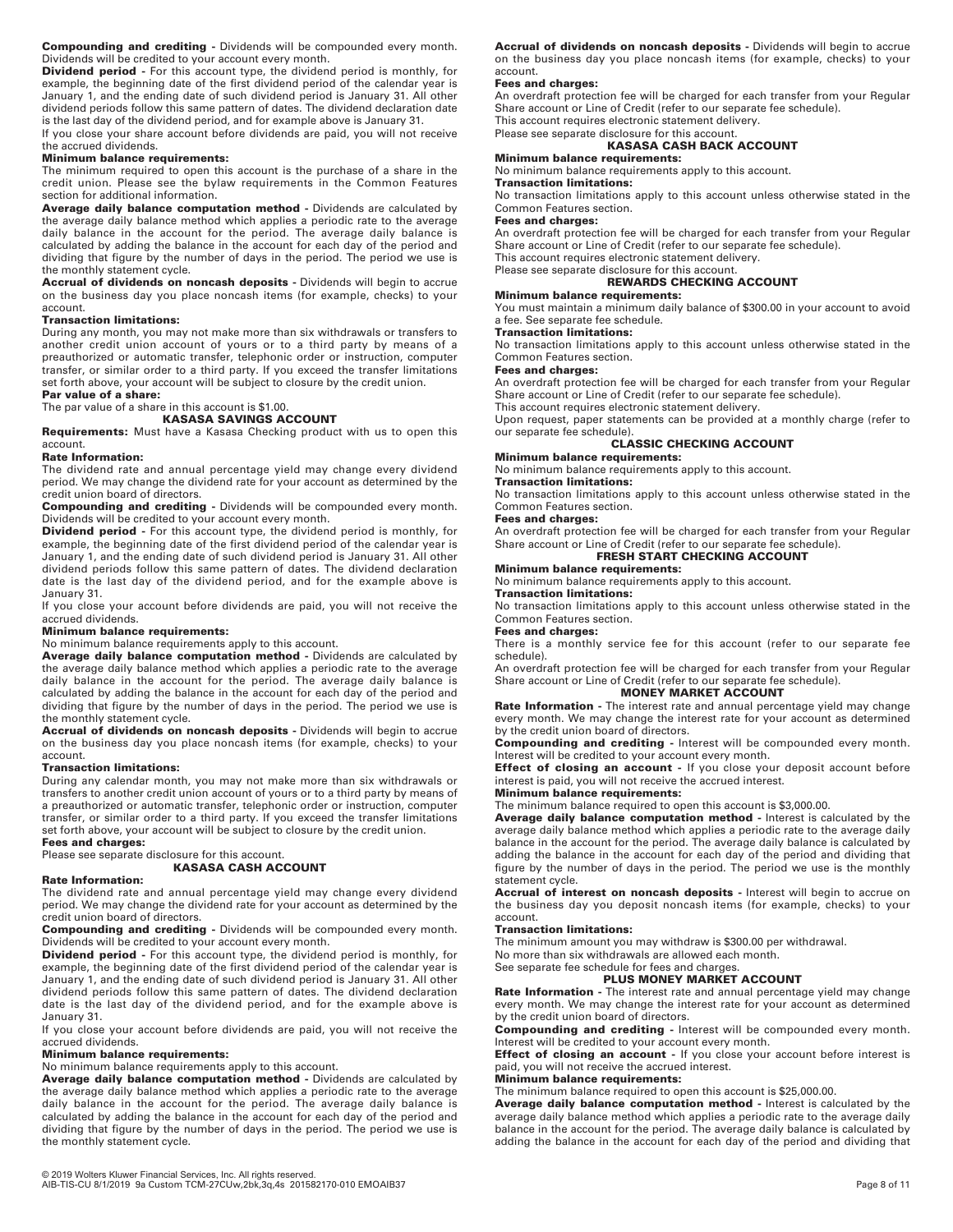figure by the number of days in the period. The period we use is the monthly statement cycle.

**Accrual of interest on noncash deposits -** Interest will begin to accrue on the business day you deposit noncash items (for example, checks) to your account.

### **Transaction limitations:**

The minimum amount you may withdraw is \$300.00 per withdrawal.

No more than six withdrawals are allowed each month.

**Fees and charges:**

This account requires electronic statement delivery and an open Interest Checking account.

Upon request, paper statements can be provided at a monthly charge (refer to our separate fee schedule).

# See separate fee schedule for fees and charges. **SUPERIOR MONEY MARKET ACCOUNT**

**Rate Information -** The interest rate and annual percentage yield may change every month. We may change the interest rate for your account as determined by the credit union board of directors.

**Compounding and crediting -** Interest will be compounded every month. Interest will be credited to your account every month.

**Effect of closing an account - If you close your account before interest is** paid, you will not receive the accrued interest.

### **Minimum balance requirements:**

The minimum balance required to open this account is \$100,000.00.

**Average daily balance computation method -** Interest is calculated by the average daily balance method which applies a periodic rate to the average daily balance in the account for the period. The average daily balance is calculated by adding the balance in the account for each day of the period and dividing that figure by the number of days in the period. The period we use is the monthly statement cycle.

**Accrual of interest on noncash deposits -** Interest will begin to accrue on the business day you deposit noncash items (for example, checks) to your account.

### **Transaction limitations:**

The minimum amount you may withdraw is \$300.00 per withdrawal.

No more than six withdrawals are allowed each month. If the balance in your account falls below \$100,000.00, no interest will be credited to the account.

### **Fees and charges:**

Upon request, paper statements can be provided at a monthly charge (refer to fee schedule)

See our separate fee schedule for fees and charges. **HOLIDAY CLUB ACCOUNT**

### **Rate Information:**

The dividend rate and annual percentage yield may change every month. We may change the dividend rate for your account as determined by the credit union board of directors.

**Compounding and crediting -** Dividends will be compounded every month. Dividends will be credited to your account every month.

**Dividend period -** For this account type, the dividend period is monthly, for example, the beginning date of the first dividend period of the calendar year is January 1, and the ending date of such dividend period is January 31. All other dividend periods follow this same pattern of dates. The dividend declaration date is the last day of the dividend period, and for the example above is January 31.

If you close your account before dividends are paid, you will not receive the accrued dividends.

### **Minimum balance requirements:**

The minimum balance required to open this account is \$5.00.

**Average daily balance computation method -** Dividends are calculated by the average daily balance method which applies a periodic rate to the average daily balance in the account for the period. The average daily balance is calculated by adding the balance in the account for each day of the period and dividing that figure by the number of days in the period. The period we use is the monthly statement cycle.

**Accrual of dividends on noncash deposits -** Dividends will begin to accrue on the business day you place noncash items (for example, checks) to your account.

### **Transaction limitations:**

You may not make any withdrawals or transfers to another credit union account of yours or to a third party by means of a preauthorized or automatic transfer, telephonic order or instruction, or similar order to a third party.

### **Fees and charges:**

An early withdrawal fee will be charged for each withdrawal prior to October disbursement (refer to our separate fee schedule). **VACATION CLUB ACCOUNT**

### **Rate Information:**

The dividend rate and annual percentage yield may change every month. We may change the dividend rate for your account as determined by the credit union board of directors.

**Compounding and crediting -** Dividends will be compounded every month. Dividends will be credited to your account every month.

**Dividend period -** For this account type, the dividend period is monthly, for example, the beginning date of the first dividend period of the calendar year is January 1, and the ending date of such dividend period is January 31. All other dividend periods follow this same pattern of dates. The dividend declaration date is the last day of the dividend period, and for the example above is January 31.

If you close your account before dividends are paid, you will not receive the accrued dividends.

### **Minimum balance requirements:**

The minimum balance required to open this account is \$5.00.

**Average daily balance computation method -** Dividends are calculated by the average daily balance method which applies a periodic rate to the average daily balance in the account for the period. The average daily balance is calculated by adding the balance in the account for each day of the period and dividing that figure by the number of days in the period. The period we use is the monthly statement cycle.

**Accrual of dividends on noncash deposits -** Dividends will begin to accrue on the business day you place noncash items (for example, checks) to your account.

### **Transaction limitations:**

You may not make any withdrawals or transfers to another credit union account of yours or to a third party by means of a preauthorized or automatic transfer, telephonic order or instruction, or similar order to a third party.

### **Fees and charges:**

An excessive withdrawal fee will be charged for more than one withdrawal per calendar quarter (refer to our separate fee schedule). **HOME BUYER CLUB ACCOUNT**

### **Rate Information:**

The dividend rate and annual percentage yield may change every month. We may change the dividend rate for your account as determined by the credit union board of directors.

**Compounding and crediting -** Dividends will be compounded every month. Dividends will be credited to your account every month.

**Dividend period** - For this account type, the dividend period is monthly, for example, the beginning date of the first dividend period of the calendar year is January 1, and the ending date of such dividend period is January 31. All other dividend periods follow this same pattern of dates. The dividend declaration date is the last day of the dividend period, and for the example above is January 31.

If you close your account before dividends are paid, you will not receive the accrued dividends.

### **Minimum balance requirements:**

The minimum balance required to open this account is \$50.00.

**Average daily balance computation method -** Dividends are calculated by the average daily balance method which applies a periodic rate to the average daily balance in the account for the period. The average daily balance is calculated by adding the balance in the account for each day of the period and dividing that figure by the number of days in the period. The period we use is the monthly statement cycle.

**Accrual of dividends on noncash deposits -** Dividends will begin to accrue on the business day you place noncash items (for example, checks) to your account.

### **Transaction limitations:**

You may not make any withdrawals or transfers to another credit union account of yours or to a third party by means of a preauthorized or automatic transfer, telephonic order or instruction, or similar order to a third party.

### **Fees and charges:**

An early withdrawal penalty will be charged for a withdrawal prior to making a Home Purchase. The penalty we may impose will equal up to 365 days interest the account has been credited. If the account has been open less than 365 days, the penalty we impose will equal all interest credited. In certain circumstances such as the death or incompetence of an owner of this account, the law permits, or in some cases requires, the waiver of the early withdrawal penalty. **IRA**

### **Rate Information:**

The dividend rate and annual percentage yield may change every quarter. We may change the dividend rate for your account as determined by the credit union board of directors.

**Compounding and crediting -** Dividends will be compounded every month. Dividends will be credited to your account every month.

**Dividend period -** For this account type, the dividend period is monthly, for example, the beginning date of the first dividend period of the calendar year is January 1, and the ending date of such dividend period is January 31. All other dividend periods follow this same pattern of dates. The dividend declaration date is the last day of the dividend period, and for the example above is January 31.

If you close your account before dividends are paid, you will not receive the accrued dividends.

### **Minimum balance requirements:**

No minimum balance requirements apply to this account.

**Average daily balance computation method -** Dividends are calculated by the average daily balance method which applies a periodic rate to the average daily balance in the account for the period. The average daily balance is calculated by adding the balance in the account for each day of the period and dividing that figure by the number of days in the period. The period we use is the monthly statement cycle.

**Accrual of dividends on noncash deposits -** Dividends will begin to accrue on the business day you place noncash items (for example, checks) to your account.

### **Transaction limitations:**

You may not make any withdrawals or transfers to another credit union account of yours or to a third party by means of a preauthorized or automatic transfer, telephonic order or instruction, or similar order to a third party.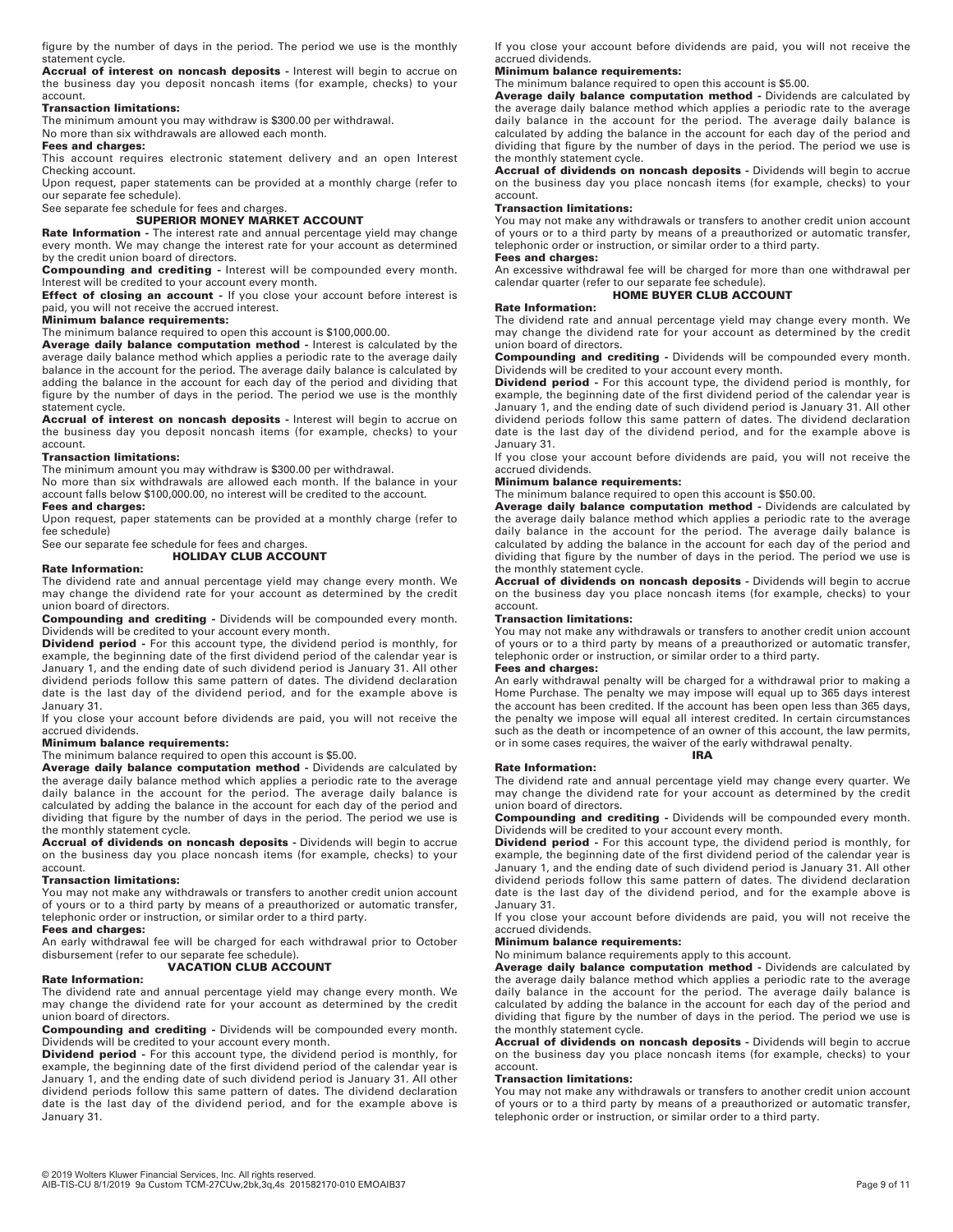### **MARKET RATE IRA ACCOUNT**

### **Rate Information:**

The dividend rate and annual percentage yield may change every quarter. We may change the dividend rate for your account as determined by the credit union board of directors.

**Compounding and crediting -** Dividends will be compounded every month. Dividends will be credited to your account every month.

**Dividend period -** For this account type, the dividend period is monthly, for example, the beginning date of the first dividend period of the calendar year is January 1, and the ending date of such dividend period is January 31. All other dividend periods follow this same pattern of dates. The dividend declaration date is the last day of the dividend period, and for the example above is January 31.

If you close your account before dividends are paid, you will not receive the accrued dividends.

# **Minimum balance requirements:**

No minimum balance requirements apply to this account.

**Average daily balance computation method -** Dividends are calculated by the average daily balance method which applies a periodic rate to the average daily balance in the account for the period. The average daily balance is calculated by adding the balance in the account for each day of the period and dividing that figure by the number of days in the period. The period we use is the monthly statement cycle.

**Accrual of dividends on noncash deposits -** Dividends will begin to accrue on the business day you place noncash items (for example, checks) to your account.

### **Transaction limitations:**

You may not make any withdrawals or transfers to another credit union account of yours or to a third party by means of a preauthorized or automatic transfer, telephonic order or instruction, or similar order to a third party.

### **Fees and charges:**

Upon request, paper statements can be provided at a monthly charge (refer to our separate fee schedule).

# **CERTIFICATE OF DEPOSIT**

**Rate Information -** You will be paid the disclosed rates until first maturity. **Compounding frequency -** Interest will be compounded every quarter or monthly as disclosed.

**Crediting frequency -** Interest will be credited to your account every quarter or monthly as disclosed.

### **Minimum balance requirements:**

The minimum balance required to open this account is \$1,000.00, \$10,000.00 or \$100,000.00 as disclosed (\$500.00 for Super Saver and Student Services accounts).

**Average daily balance computation method -** Interest is calculated by the average daily balance method which applies a periodic rate to the average daily balance in the account for the period. The average daily balance is calculated by adding the balance in the account for each day of the period and dividing that figure by the number of days in the period. The period we use is the quarterly statement cycle, except monthly CDs which are based on calendar days in that month.

**Accrual of interest on noncash deposits -** Interest will begin to accrue on the business day you deposit noncash items (for example, checks) to your account.

### **Transaction limitations:**

After the account is opened, you may not make deposits into the account until the maturity date stated on the account.

You may not make withdrawals of principal from your account before maturity. You can only withdraw interest credited in the term before maturity of that term without penalty. You can withdraw interest only on the crediting dates.

**Time requirements -** Your account will mature as stated on your certificate. **Early withdrawal penalties** (a penalty may be imposed for withdrawals before maturity) -

• If your account has an original maturity of two years or less:

- The penalty we may impose will equal 90 days interest on the amount withdrawn subject to penalty.
- If your account has an original maturity of more than two years:
- The penalty we may impose will equal 180 days interest on the amount withdrawn subject to penalty.
- The interest rate used to determine the above penalties will be the interest rate then in effect at the Credit Union at the time of the early withdrawal. This rate will be equal to the rate the Credit Union pays on new Certificates of Deposit at that time that are issued with maturities and terms similar to the certificate being surrendered, as determined by the Credit Union.

In certain circumstances such as the death or incompetence of an owner of this account, the law permits, or in some cases requires, the waiver of the early withdrawal penalty. Other exceptions may also apply, for example, if this is part of an IRA or other tax-deferred savings plan.

### **Withdrawal of interest prior to maturity -** The annual percentage yield is based on an assumption that interest will remain in the account until maturity. A withdrawal will reduce earnings.

**Automatically renewable account -** This account will automatically renew at maturity. You may prevent renewal if we receive written notice from you before maturity of your intention not to renew or you withdraw the funds in the account at maturity (or within the grace period mentioned below, if any). If you prevent renewal, your deposit will be placed in an interest-bearing account.

Each renewal term will be the same as the original term, beginning on the maturity date. The interest rate will be the same we offer on new time accounts on the maturity date which have the same term, minimum balance (if any) and other features as the original time account.

You will have a grace period of ten calendar days after maturity to withdraw the funds without being charged an early withdrawal penalty.

# **12-MONTH SAVE TO WIN® CERTIFICATE OF DEPOSIT**

**Save to Win Certificate of Deposit:** Each Save to Win® Certificate requires an initial deposit of \$25.00 and account holders may make additional deposits into that certificate throughout its term. The initial deposit and all subsequent deposits mature 12 months after the date that the initial deposit is made. Each account holder is limited to one Save to Win® Certificate.

**Rate Information:** The annual percentage yield (APY) is a percentage rate that reflects the total amount of interest to be paid on an account based on the rate and frequency of compounding for an annual period. For all accounts, the interest rate and APY are fixed and will be in effect for the initial term of the account. For accounts subject to interest, compounding the APY is based on the assumption that interest will remain on deposit until maturity. Interest will not be paid if the account is closed at any time prior to maturity. Withdrawals will reduce earnings.

**Compounding and crediting:** Interest on the 12-Month Save to Win® Certificate will be compounded and credited quarterly and at maturity of the certificate.

**Minimum balance requirements:** The minimum balance requirement for the certificate is **\$25.00** and account holders must maintain a regular share account with a minimum balance of **\$5.00**.

**Balance computation method:** Interest will be calculated by the daily balance method, which applies a daily periodic rate to the balance in the account each day.

**Accrual of interest:** Interest will begin to accrue on noncash deposits (e.g., checks) on the business day you make the deposit into the account.

**Early withdrawal and penalty:** During the term of the Save to Win® Certificate, account holders will be allowed to make one withdrawal from the account with a **\$25.00** penalty to be assessed at the time of the withdrawal. If the early withdrawal reduces the principal below the minimum balance or a second withdrawal is performed in the 12-month term, the certificate will be closed. The credit union will deduct from the principal amount to cover the penalty.

**Exceptions to early withdrawal penalties:** At our option, we may pay the account before maturity without imposing an early withdrawal penalty when an account owner dies or is determined legally incompetent by a court or other body of competent jurisdiction.

**Transaction limitations:** Additional deposits are allowed during the term of this certificate. For every \$25.00 increase in month over month balance, the certificate owner will earn one entry (up to 10 entries per month/30 entries per quarter) into the savings raffle. The Savings Promotion Raffle begins on **January 19, 2019 and ends December 31, 2019**; however, certificates will mature 12 months after account opening. The Official Rules can be found online at www.savetowin.org and are provided upon opening the certificate.

**Renewal policy:** This account type will automatically renew at maturity if the balance in the Save to Win is greater than \$25.00. The certificate will renew as a 12-month Save to Win® Certificate, with the APY being what is stated as our current 12-month rate. If the balance in the certificate is less than \$25.00 or if the account holder chooses not to renew the certificate, the funds will be transferred to the account holder's regular savings account at the credit union. You will receive a notice from the credit union **20 days** prior to your certificate's maturity. You will have a **ten (10) day** grace period after maturity to withdraw funds without being charged an early withdrawal penalty. **COMMON FEATURES**

### **Bylaw requirements:**

You must complete payment of one share in your Regular Share, Super Saver or Student Services account as a condition of admission to membership.

**Transaction limitation** - We reserve the right to at any time require not less than seven days notice in writing before each withdrawal from an interestbearing account other than a time deposit or demand deposit, or from any other savings account as defined by Regulation D.

**Nature of dividends -** Dividends are paid from current income and available earnings, after required transfers to reserves at the end of a dividend period. (This disclosure further explains the dividend feature of your non-term share account(s).)

**National Credit Union Share Insurance Fund -** Member accounts in this credit union are federally insured by the National Credit Union Share Insurance Fund.

**Overdraft Fee Transaction Categories -** The categories of transactions for which an overdraft fee may be imposed are those by any of the following means: share draft, in-person withdrawal, ATM withdrawal, or other electronic means.

Please refer to our separate fee schedule for additional charges that may be assessed against your account. ————————————————————————————————————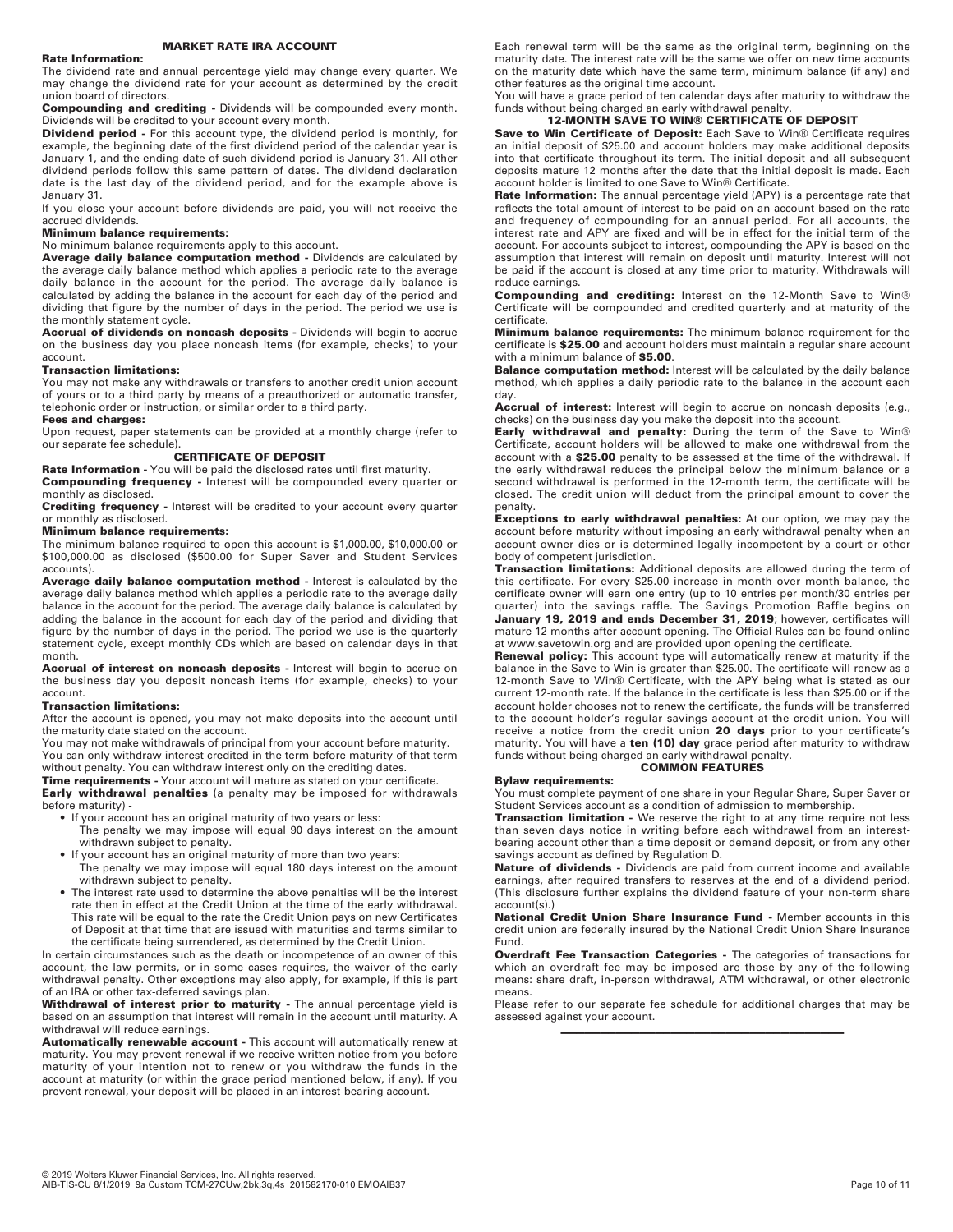Binding Arbitration and Class Action Waiver

RESOLUTION OF DISPUTES BY ARBITRATION: THIS SECTION CONTAINS IMPORTANT INFORMATION REGARDING YOUR ACCOUNTS AND ALL RELATED SERVICES. IT PROVIDES THAT EITHER YOU OR WE CAN REQUIRE THAT ANY DISPUTES BE RESOLVED BY BINDING ARBITRATION. ARBITRATION REPLACES THE RIGHT TO GO TO COURT, INCLUDING THE RIGHT TO A JURY TRIAL AND THE RIGHT TO PARTICIPATE IN A CLASS ACTION OR SIMILAR PROCEEDING. IN ARBITRATION, THE DISPUTE IS SUBMITTED TO A NEUTRAL PARTY, AN ARBITRATOR, INSTEAD OF A JUDGE OR JURY. ARBITRATION PROCEDURES MAY BE MORE LIMITED THAN RULES APPLICABLE IN COURT.

# Agreement to Arbitrate Disputes.

Either You or We may elect, without the other's consent, to require that any dispute between us concerning Your Accounts and the services related to your Accounts be resolved by binding arbitration, except for those disputes specifically excluded below.

# No Class Action or Joinder of Parties.

YOU ACKNOWLEDGE THAT YOU AND WE AGREE THAT NO CLASS ACTION, CLASS-WIDE ARBITRATION, PRIVATE ATTORNEY GENERAL ACTION, OR OTHER PROCEEDING WHERE SOMEONE ACTS IN A REPRESENTATIVE CAPACITY, MAY BE PURSUED IN ANY ARBITRATION OR IN ANY COURT PROCEEDING, REGARDLESS OF WHEN THE CLAIM OR CAUSE OF ACTION AROSE OR ACCRUED, OR WHEN THE ALLEGATIONS OR FACTS UNDERLYING THE CLAIM OR CAUSE OF ACTION OCCURRED. Unless mutually agreed to by you and us, claims of two or more persons may not be joined, consolidated, or otherwise brought together in the same arbitration (unless those persons are joint account holders or beneficiaries on your account and/or related accounts, or parties to a single transaction or related transaction), whether or not the claim may have been assigned.

# Disputes Covered by Arbitration.

YOU ACKNOWLEDGE THAT IN ARBITRATION THERE WILL BE NO RIGHT TO A JURY TRIAL. Any claim or dispute relating to or arising out of Your Accounts or our relationship will be subject to arbitration, regardless of whether that dispute or the facts underlying or giving rise to that dispute arose before or after your receipt of this notice. Disputes include claims made as part of a class action, private attorney general or other representative action, it being expressly understood and agreed to that the arbitration of such claims must proceed on an individual (non-class, non-representative) basis and the arbitrator may award relief only on an individual (non-class, non-representative) basis. Disputes also include claims relating to the enforceability, validity, scope or interpretation of any of these arbitration provisions. Any questions about whether disputes are subject to arbitration shall be resolved by interpreting this arbitration provision in the broadest way the law will allow it to be enforced.

All disputes are subject to arbitration, no matter what legal theory they are based on, or what remedy (damages, or injunctive or declaratory relief) they seek. Disputes include any unresolved claims concerning any services relating to Your Accounts. Disputes include not only claims made directly by You, but also made by anyone connected with You or claiming through You, such as a joint account holder, account beneficiary, employee, representative, agent, predecessor or successor, heir, assignee, or trustee in bankruptcy. Disputes include not only claims that relate directly to the Credit Union, but also its parent, affiliates, successors, assignees, employees, and agents, and claims for which We may be directly or indirectly liable, even if We are not properly named at the time the claim is made. Disputes include claims based on any theory of law, contract, statute, regulation, tort (including fraud or any intentional tort), or any other legal or equitable ground, and include claims asserted as counterclaims, cross-claims, third-party claims, interpleaders or otherwise; and claims made independently or with other claims. If party initiates a proceeding in court regarding a claim or dispute which is included under this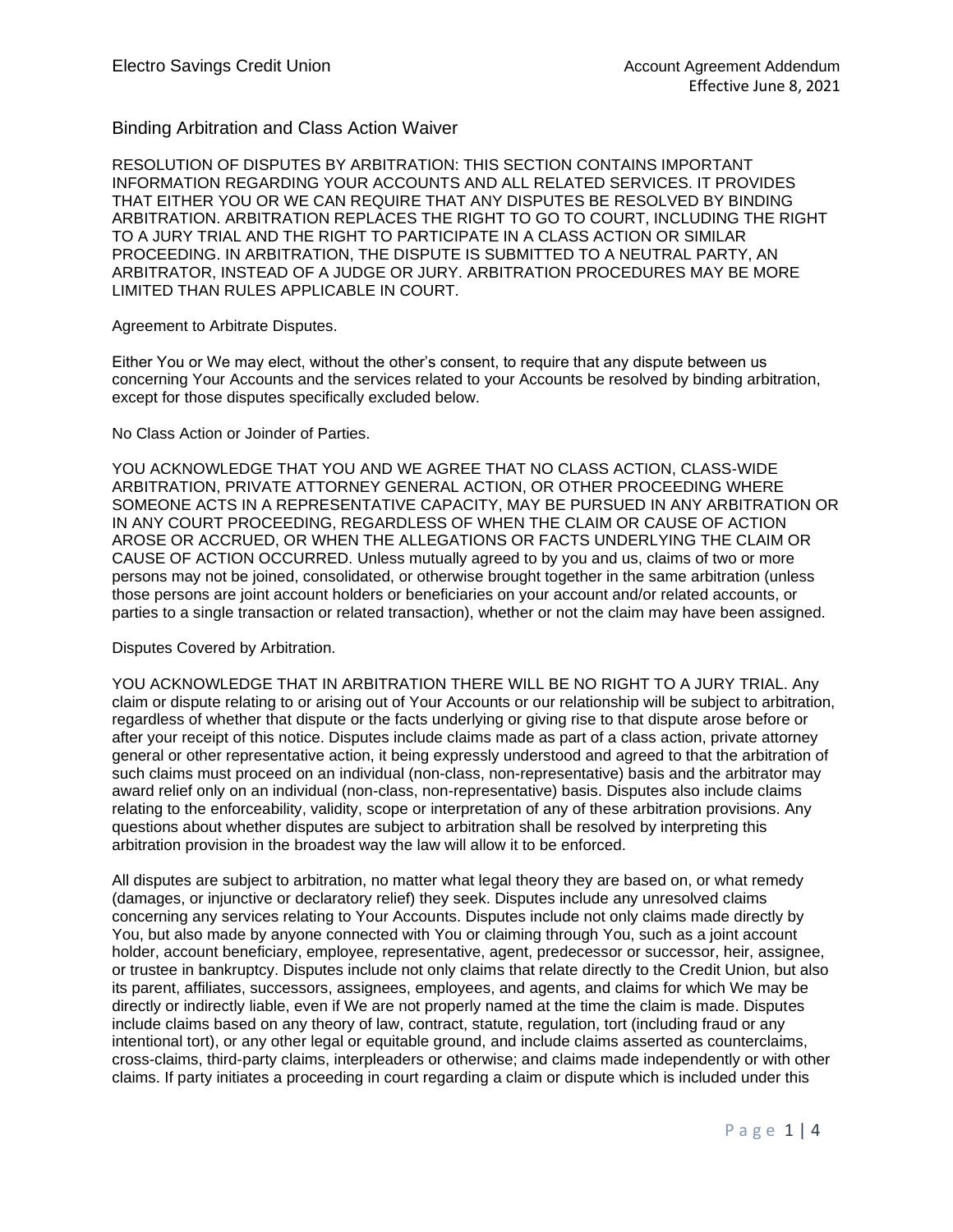Resolution of Disputes by Arbitration provision, the other party may elect to proceed in arbitration pursuant to this Resolution of Disputes by Arbitration provision.

Disputes Excluded from Arbitration.

Disputes filed by you or by us individually in a small claims court are not subject to arbitration, so long as the disputes remain in such court and advance only an individual (non-class, non-representative) claim for relief. However, if a matter in small claims court is removed, transferred, or appealed to a non-small claims court, that claim shall be subject to this Resolution of Disputes by Arbitration provision. Claims or disputes arising from your status as a borrower under any loan agreement with the Credit Union are also excluded from this Resolution of Disputes by Arbitration provision.

# Commencing an Arbitration.

The arbitration must be filed with one of the following neutral arbitration forums and follow its rules and procedures for initiating and pursuing an arbitration: American Arbitration Association ("AAA") or JAMS. If You initiate the arbitration, You must notify Us in writing at: Electro Savings Credit Union 1805 Craigshire Rd. Saint Louis, MO 63146.

If We initiate the arbitration, We will notify You in writing at Your last known address on file. You may obtain a copy of the arbitration rules for these forums, as well as additional information about initiating an arbitration by contacting these arbitration forums:

American Arbitration Association 1-800-778-7879 (toll-free) www.adr.org

JAMS 1-800-352-5267 (toll-free) www.jamsadr.com

The arbitration shall be conducted in the same city as the U.S. District Court closest to Your home address, unless the parties agree to a different location in writing.

# Administration of Arbitration.

The arbitration shall be decided by a single, neutral arbitrator. The arbitrator will be either a lawyer with at least ten years experience or a retired or former judge selected in accordance with the rules of the arbitration forum. For AAA, the arbitration will be conducted in accordance with the AAA Consumer Due Process Protocol in concert with the AAA Consumer Arbitration Rules in effect on the date the arbitration is filed. For JAMS, the arbitration will be conducted in accordance with the JAMS Comprehensive Arbitration Rules & Procedures in effect on the date the arbitration is filed. If there is a conflict between a particular provision of the AAA or JAMS Rules and this arbitration provision and/or this agreement, this arbitration provision and this agreement will control. If JAMS or the AAA is unable or unwilling to handle the claim for any reason, then the matter shall be arbitrated by a neutral arbitrator selected by agreement of the parties (or, if the parties cannot agree, selected by a court in accordance with the FAA). The neutral arbitrator selected by the parties or the court shall apply the Federal Rules of Evidence and the Federal Rules of Procedure concerning discovery, except that the above class action waiver is specifically enforceable notwithstanding any Federal Rule of Procedure to the contrary.

You understand and agree that the applicable rules and procedures in arbitration may limit the discovery available to You or Us. The arbitrator will take reasonable steps to protect customer account information and other confidential information if requested to do so by you or by us. The arbitrator shall decide the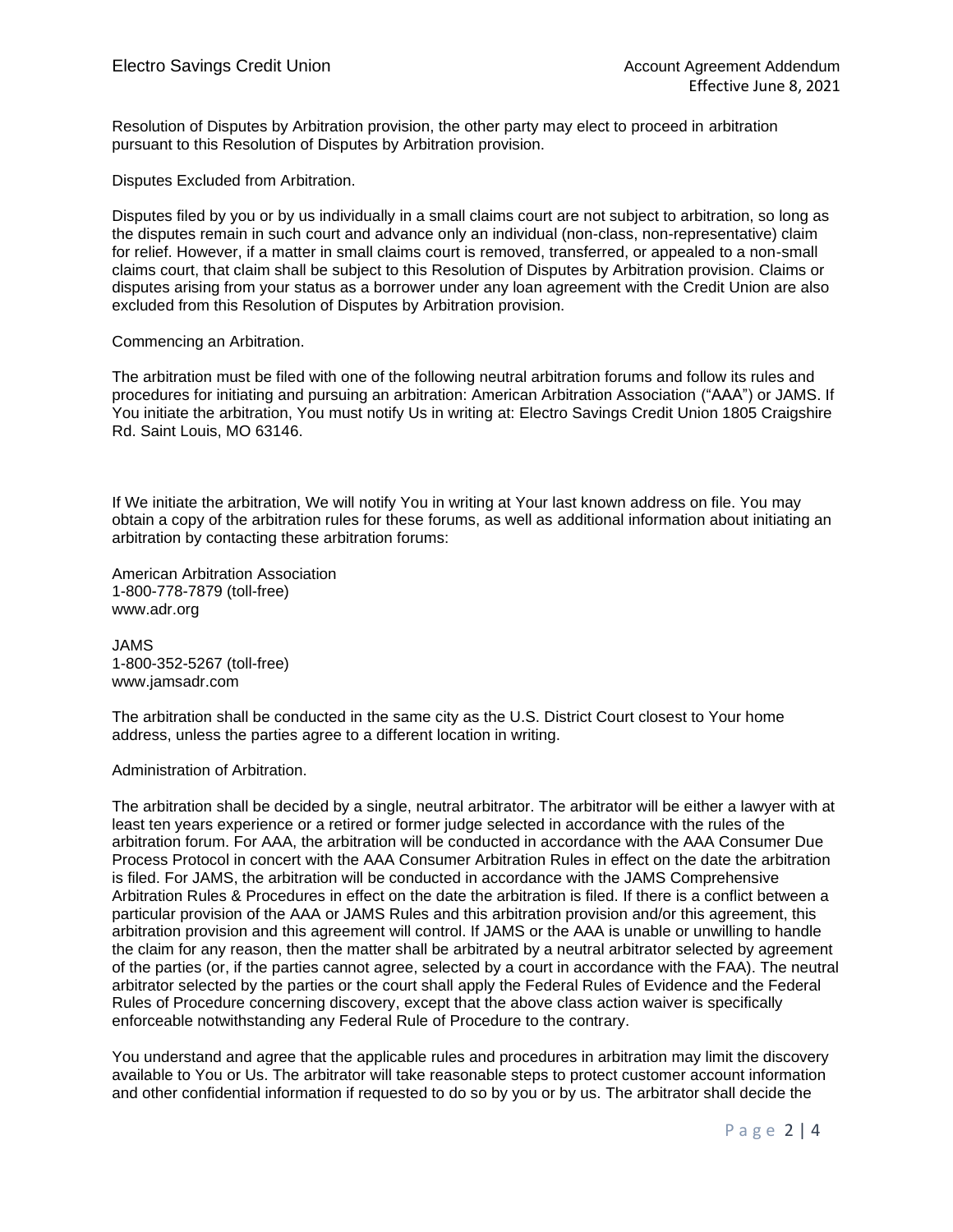dispute in accordance with applicable substantive law consistent with the Federal Arbitration Act and applicable statutes of limitations, will honor claims of privilege recognized at law, and will be empowered to award any damages or other relief provided for under applicable law. The arbitrator will not have the power to award relief to, or against, any person who is not a party to the arbitration. An award in arbitration shall determine the rights and obligations between the named parties only, and only in respect of the claims in arbitration, and shall not have any bearing on the rights and obligations of any other person, or on the resolution of any other dispute. You or we may choose to have a hearing and be represented by counsel. The decision rendered by the arbitrator shall be in writing. At Your or Our request, the Arbitrator shall issue a written, reasoned decision following applicable law and relief granted must be relief that could be granted by a court under applicable law. Judgment on the arbitration award may be entered by any court of competent jurisdiction.

# Costs.

The party initiating the arbitration shall pay the initial filing fee. If You file the arbitration and an award is rendered in Your favor, We will reimburse You for Your filing fee. If there is a hearing, We will pay the fees and costs of the arbitration for the first day of that hearing. All other fees and costs will be allocated in accordance with the rules of the arbitration forum. However, We will advance or reimburse filing and other fees if the arbitrator rules that You cannot afford to pay them or finds other good cause for requiring Us to do so, or if you ask us in writing and we determine there is good reason for doing so. Each party shall bear the expense of their respective attorneys, experts, and witnesses and other expenses, regardless of who prevails, but a party may recover any or all costs and expenses from another party if the arbitrator, applying applicable law, so determines.

Right to Resort to Provisional Remedies Preserved.

Nothing herein shall be deemed to limit or constrain our right to resort to self-help remedies, such as the right of set-off or the right to restrain funds in an account, to interplead funds in the event of a dispute, to exercise any security interest or lien we may hold in property, or to comply with legal process, or to obtain provisional remedies such as injunctive relief, attachment, or garnishment by a court having appropriate jurisdiction; provided, however, that you or we may elect to arbitrate any dispute related to such provisional remedies.

# Arbitration Award.

The arbitrator's award shall be final and binding unless a party appeals it in writing to the arbitration forum within fifteen days of notice of the award or pursuant to the rules of the arbitration forum, whichever is later. The appeal must request a new arbitration before a panel of three neutral arbitrators selected in accordance with the rules of the same arbitration forum. The panel will consider all factual and legal issues anew, follow the same rules that apply to a proceeding using a single arbitrator, and make decisions based on the vote of the majority. Costs will be allocated in the same manner as allocated before a single arbitrator. An award by a panel is final and binding on the parties after fifteen days of notice of the award or pursuant to the rules of the arbitration forum, whichever is later. A final and binding award is subject to judicial intervention or review only to the extent allowed under the Federal Arbitration Act or other applicable law. A party may seek to have a final and binding award entered as a judgment in any court having jurisdiction.

# Governing Law.

You and we agree that our relationship includes transactions involving interstate commerce and that these arbitration provisions are governed by, and enforceable under, the Federal Arbitration Act. To the extent state law is applicable, the laws of the State of Missouri shall apply.

Severability, Survival.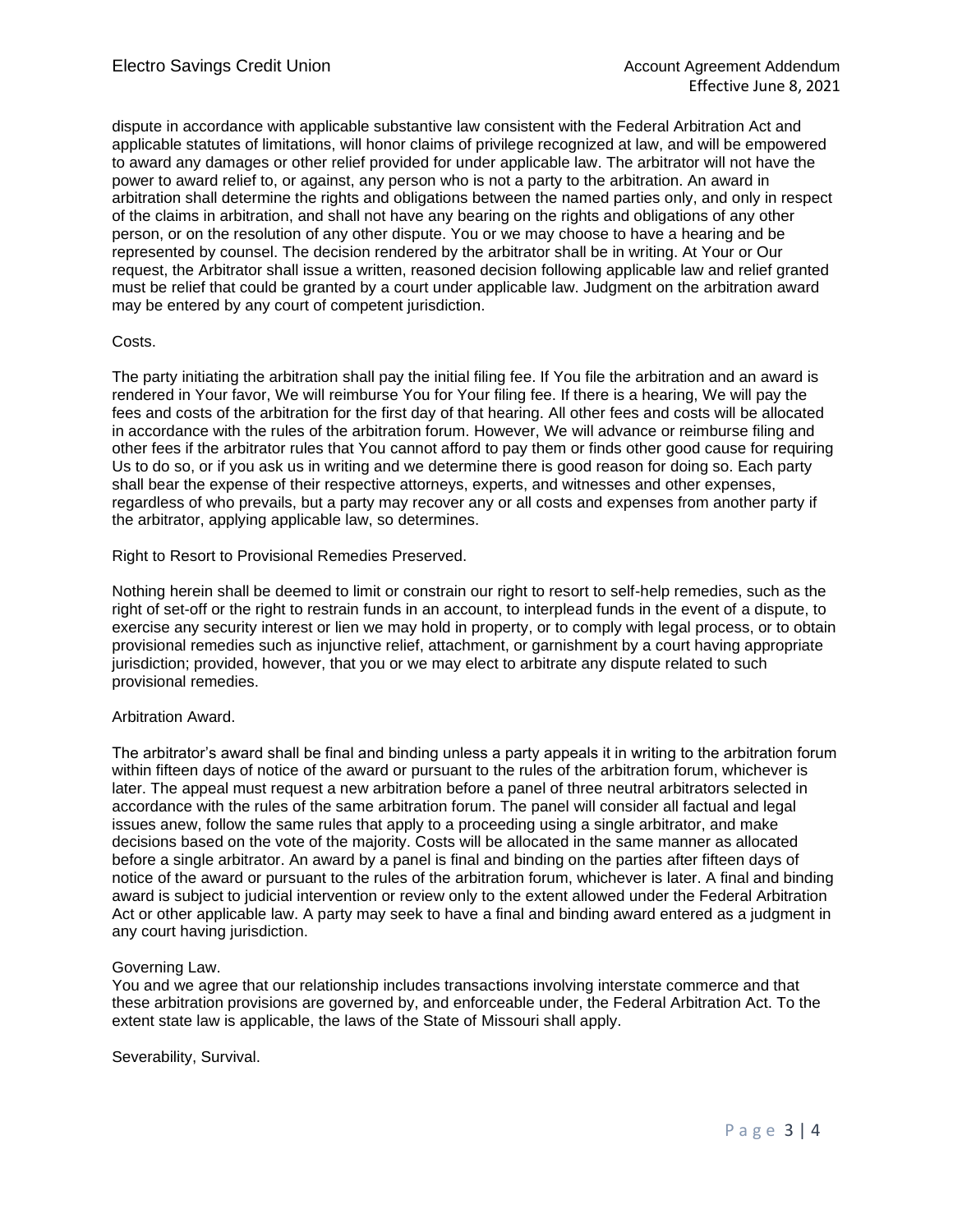These arbitration provisions shall survive (a) termination or changes to Your accounts or any related services; (b) the bankruptcy of any party; and (c) the transfer or assignment of your Accounts or any related services. If any portion of this Resolution of Disputes by Arbitration provision is deemed invalid or unenforceable, the remainder of this Resolution of Disputes by Arbitration provision shall remain in force. No portion of this Resolution of Disputes by Arbitration provision may be amended, severed, or waived absent a written agreement between You and Us.

# Applicability.

The requirement to arbitrate will not apply to Your Account as long as You are a Service Member of the U.S. military on active duty.

Right to Reject this Resolution of Disputes by Arbitration provision.

YOU MAY CHOOSE TO REJECT THIS RESOLUTION OF DISPUTES BY ARBITRATION PROVISION BY SENDING US WRITTEN NOTICE AS DESCRIBED BELOW:

Agreement to the Resolution of Disputes by Arbitration provision: 1. If you agree to be bound by the above Resolution of Disputes by Arbitration provision, then no action is needed on your part.

2. If you take no action, then effective immediately your Accounts will be bound by this Resolution of Disputes by Arbitration provision.

Rejection of the Resolution of Disputes by Arbitration provision:

1. If you do not agree to be bound by this Resolution of Disputes by Arbitration provision, you must send us written notice that you reject the Resolution of Disputes by Arbitration provision within 30 days of the date a notice of this Arbitration Provision being added to the Membership Agreement was placed in the mail or email to the address you provided, or within 30 days of first being offered or sent any copy of our Membership Agreement with an Arbitration Provision in it, or within 30 days of becoming a member or opening your first account of any type with Us, and including the following information:

a. Your written notice must include: your name, as listed on your account, your account number, and a statement that you reject the Resolution of Disputes by Arbitration provision, and;

b. You must send Your written notice to Us at the following address: Electro Savings Credit Union 1805 Craigshire Rd. Saint Louis, MO 63146.